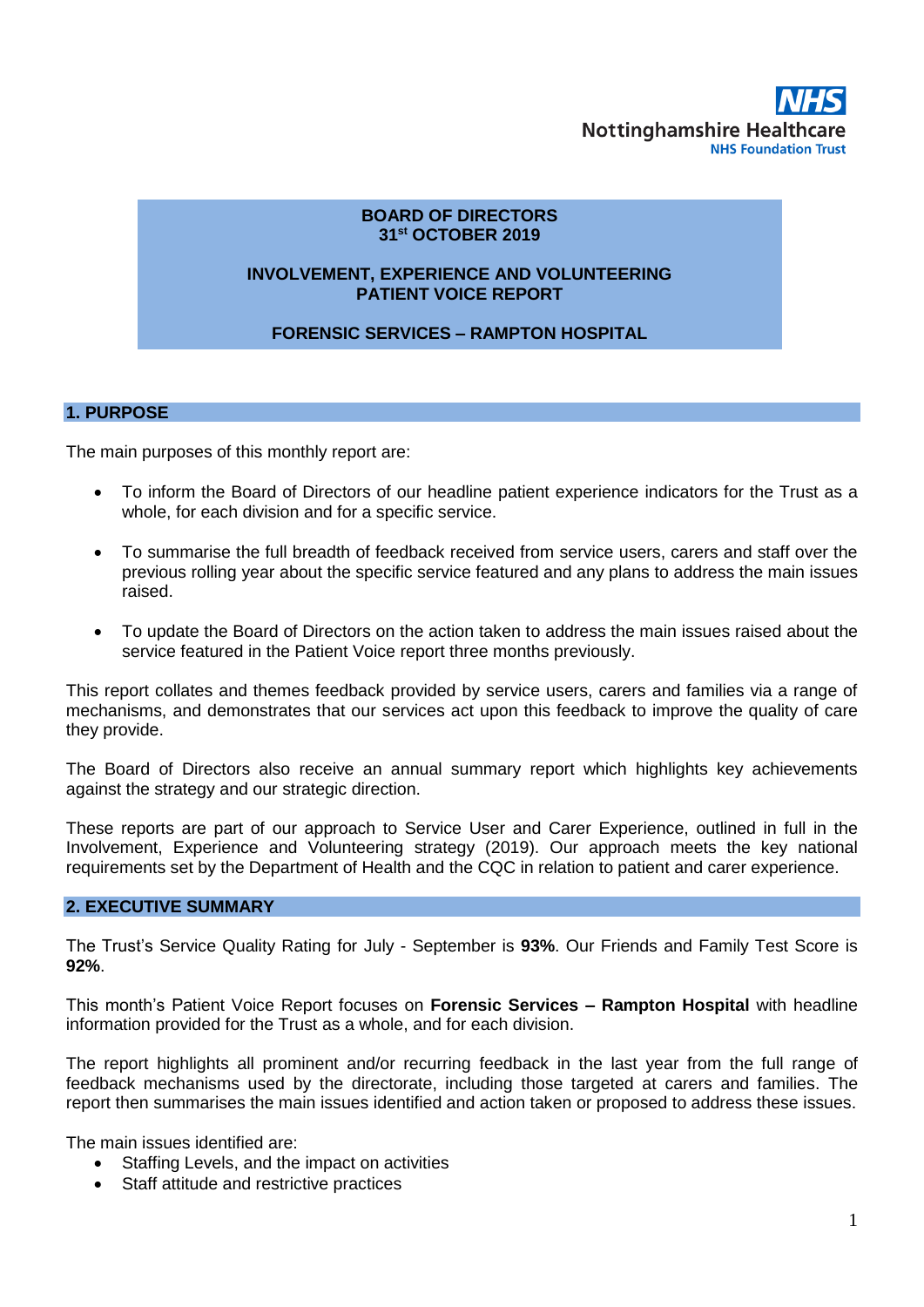• Not feeling listened to

The report also updates on the issues presented in the Patient Voices report submitted to Board in May featuring on **Forensic Services – Arnold Lodge Medium Secure Unit.**

These were:

- Staffing levels (and the impact on staff attitude)
- Care and contact time from staff
- Access to technology

## **3. SERVICE IN FOCUS: FORENSIC SERVICES – RAMPTON HOSPITAL**

The Hospital provides quality services for approximately 340 patients requiring care and treatment in conditions of high security, through five clinical services.

- Mental Health Service
- National High Secure Learning Disability Service
- National High Secure Deaf Service
- National High Secure Healthcare Service for Women
- Personality Disorder Service

Three of these are national services; the sole providers of high secure care for women, deaf men, and men with a learning disability, in the country.

All services deliver treatment consisting of evidence based psychological interventions provided within a framework of individualised, needs-led and consistent multi-disciplinary care.

The five clinical services are supported by:

- Therapies and Education Department;
- **Forensic Security Service;**
- Physical Healthcare Service including additional healthcare such as dentistry and physiotherapy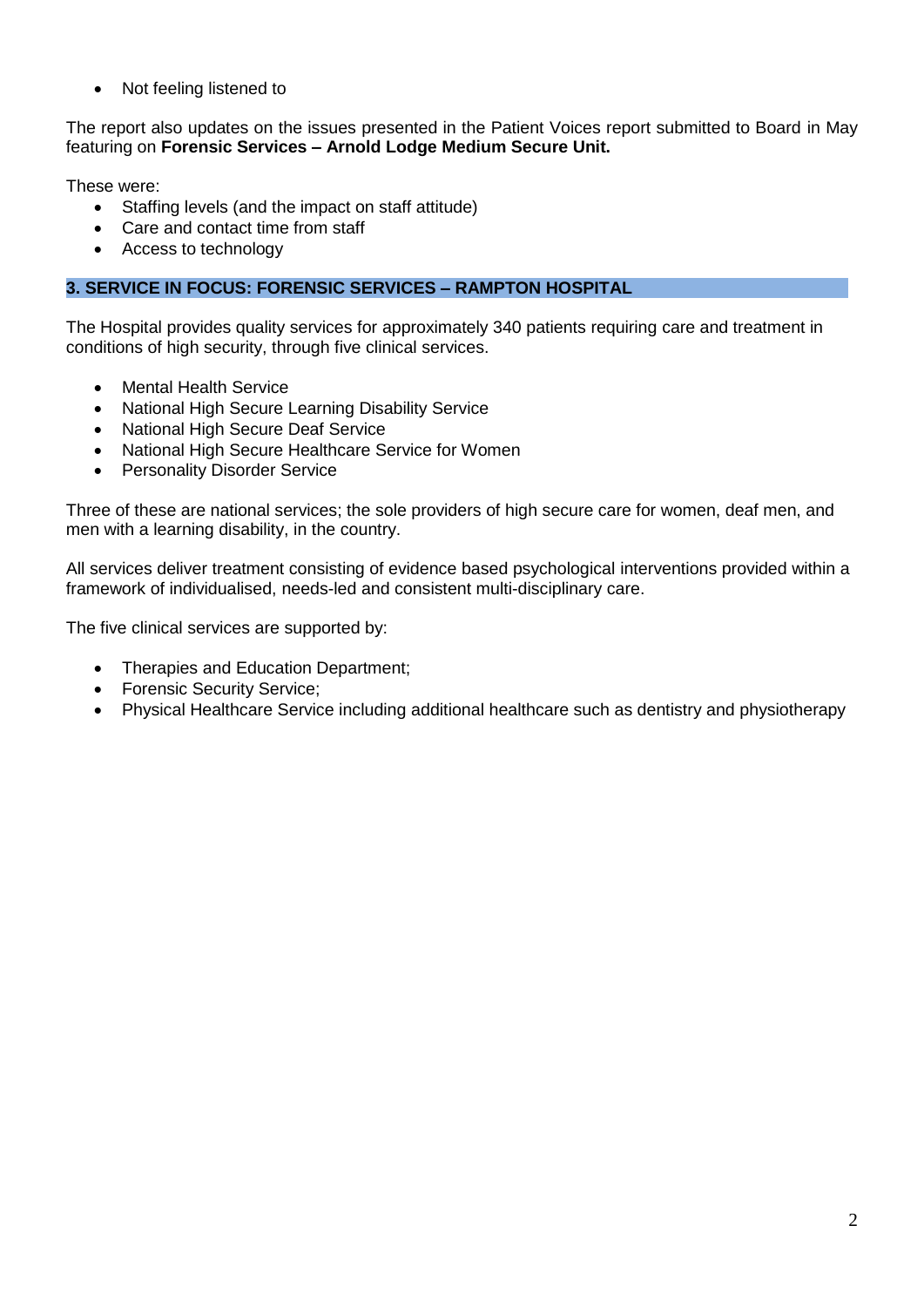### **3.1 MAIN ISSUES IDENTIFIED IN THE PREVIOUS PATIENT VOICE REPORT WITH A FOCUS ON FORENSIC SERVICES – RAMPTON HOSPITAL (JULY 2018).**

| <b>ISSUE</b>                                                                                                                                                    | <b>DETAIL</b>                                                                                                                                                                                                                                                                                                                                                                                | <b>ACTION PROPOSED/TAKEN</b>                                                                                                                                                                                                                                                                                                                                                                                                                                                                                                                                                                                                                                                                                                                                                                                            | <b>UPDATE - OCTOBER 2019</b>                                                                                                                                                             |
|-----------------------------------------------------------------------------------------------------------------------------------------------------------------|----------------------------------------------------------------------------------------------------------------------------------------------------------------------------------------------------------------------------------------------------------------------------------------------------------------------------------------------------------------------------------------------|-------------------------------------------------------------------------------------------------------------------------------------------------------------------------------------------------------------------------------------------------------------------------------------------------------------------------------------------------------------------------------------------------------------------------------------------------------------------------------------------------------------------------------------------------------------------------------------------------------------------------------------------------------------------------------------------------------------------------------------------------------------------------------------------------------------------------|------------------------------------------------------------------------------------------------------------------------------------------------------------------------------------------|
| Staffing Levels-<br>levels of qualified<br>nurses<br>(Source: Trustwide<br>Feedback survey)                                                                     | They need more staff to run the<br>place. (Newmarket Ward)<br>More staff, more doctors, more<br>mangers to come on the ward to<br>see what we are like. (Emerald<br>Ward)<br>To ensure our regular, familiar<br>staff stay on our ward instead of<br>moving them to plug gaps in<br>other wards. (Ruby Ward)                                                                                 | As of May 2018 the hospital has 73 qualified<br>vacancies, with some planned start dates for<br>staff.<br>Rampton has an ongoing recruitment strategy to<br>$\bullet$<br>attract qualified staff to work for the hospital.<br>Enhanced payment at start of employment for<br>$\bullet$<br>qualified staff<br>Development opportunities for Band 3 and<br>$\bullet$<br>above.<br>Adverts via radio, Twitter and Facebook<br>$\bullet$<br>Focus on retention via NHSI retention<br>$\bullet$<br>programme                                                                                                                                                                                                                                                                                                                 | Continuing issue - see table 4.0                                                                                                                                                         |
| Staff attitude and<br>restrictive practices<br>- increase in long-<br>term segregation<br>(LTS)<br>(Source: Complaints,<br><b>Trustwide Feedback</b><br>survey) | Patients report feeling as though<br>long term segregation is<br>sometimes used like a<br>punishment.<br>Avoid segregation and be kept<br>active and to be given activities<br>to keep up occupied on the ward<br>(Aintree Ward)<br>Had problems in the past with<br>the doctors. Didn't get on with<br>them. Not attended ward round<br>for 7 months when on<br>segregation. (Aintree Ward) | Staff report that the morale in the hospital has<br>$\bullet$<br>improved which has an impact on patient care.<br>Staff attitude is being investigated via<br>complaints with investigating officers from<br>different care streams supporting objective<br>investigation. This was initiated by the Patient<br>Experience and Service Improvement group.<br>Two year CQUIN on LTS which has shown a<br>$\bullet$<br>reducing trend.<br>Focus on LTS continues through a new 2 year<br>$\bullet$<br>CQUIN.<br>Recruitment for Therapeutic Involvement<br>Workers specifically for reduction in LTS.<br>Working collaboratively with sister high secure<br>$\bullet$<br>hospitals.<br>HOPE model training across the site<br>$\bullet$<br>Sampling of investigation outcome to determine<br>consistency with the outcome | Restrictive practices continue as an<br>issue - see table 4.0<br>Update on Long Term Segregation<br>below                                                                                |
| Being in long-term<br>segregation too long<br>(Source: Patients'<br><b>Forums and Patient</b>                                                                   | Patients report being in long<br>term segregation for too long,<br>and this having a negative<br>impact on their therapeutic<br>progress, as well as having a                                                                                                                                                                                                                                | Service specific meeting throughout the year<br>$\bullet$<br>Review meeting monthly to review plans for<br>individual patients on LTS to ensure their care is<br>progressing as required.<br>Specially look at level of activity and integrating<br>$\bullet$                                                                                                                                                                                                                                                                                                                                                                                                                                                                                                                                                           | J Rolinson (Mental Health Act Office)<br>collaborating with patients on work to<br>develop the LTS Exit Strategy to<br>ensure people are moving off LTS as<br>soon as is appropriate and |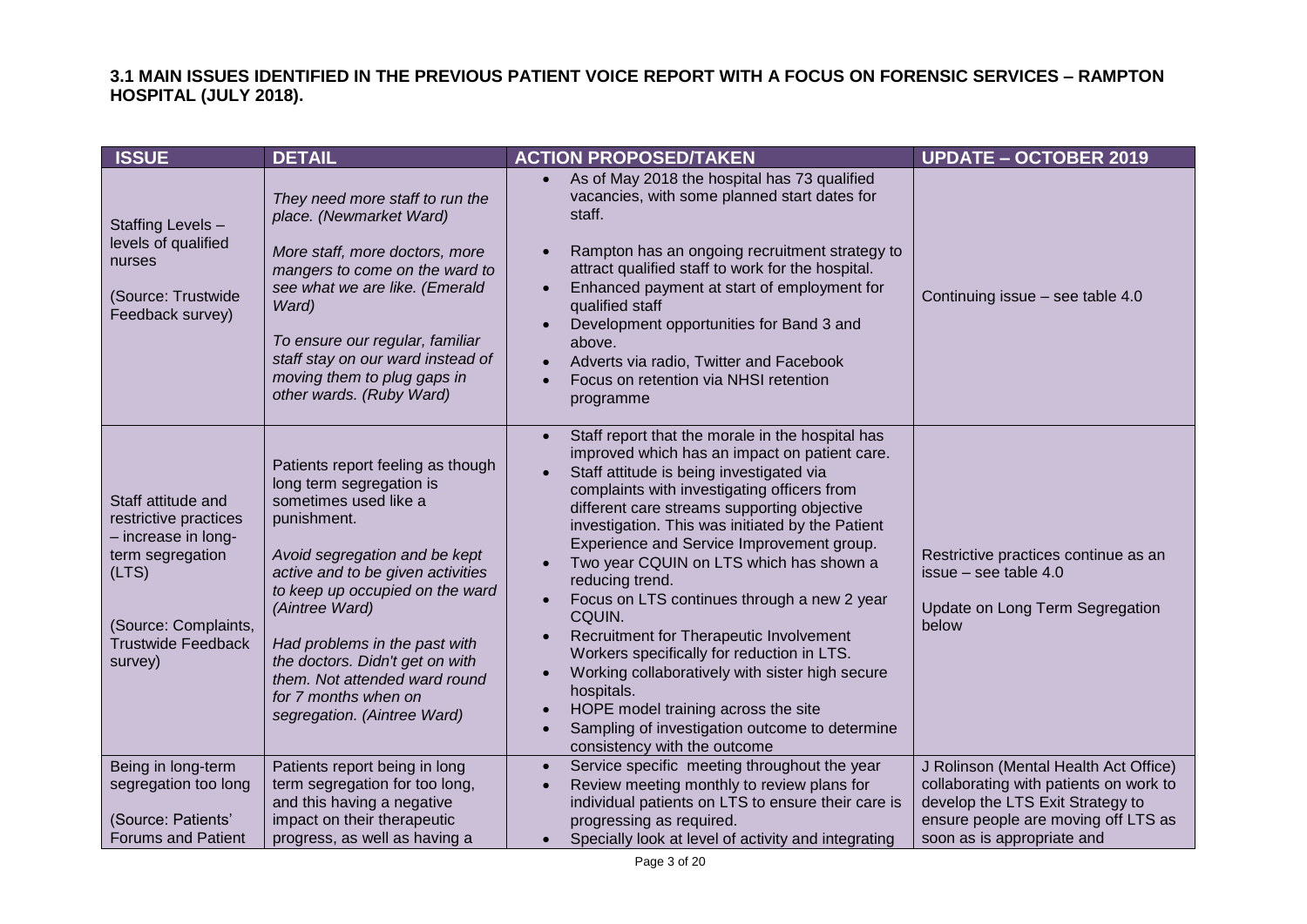| Council)                                                                                                    | lack of activities.                                                                            | and also currently presentation of risk                                                                                                                                                                                                                                  | reintegrated sensitively onto the ward.                                                                                                                                          |
|-------------------------------------------------------------------------------------------------------------|------------------------------------------------------------------------------------------------|--------------------------------------------------------------------------------------------------------------------------------------------------------------------------------------------------------------------------------------------------------------------------|----------------------------------------------------------------------------------------------------------------------------------------------------------------------------------|
| <b>Patients</b><br>understanding of<br>their pathway<br>(Source: Patients'<br>Forums, Patients'<br>Council) | Patients' report not being aware<br>of their care pathway mile<br>stones to achieve discharge. | Presentation on Imprisonment for Public<br>$\bullet$<br>Protection (IPP) pathway<br>Review of MH wards and the admission and<br>treatment dedicated wards.<br>Patients are being informed and included in their<br>care planning and associated progress mile<br>stones. | Reconfigured the pathway for<br>learning disability and mental<br>health patients<br>Provided a presentation to<br>patients and then to<br>carers/families on the new<br>pathway |

# **3.2 DIRECTORATE HEADLINES AND MAIN ISSUES AND COMPLIMENTS**

Data collected from the Service User Feedback survey:

|                                            | Current rolling quarter<br>(Jul - Sep 2019) | Previous rolling quarter<br>$(Jan - Mar 2019)$ |
|--------------------------------------------|---------------------------------------------|------------------------------------------------|
| <b>Service Quality Score</b>               | 80%                                         | 73%                                            |
| <b>Friends and Family Test (FFT)</b>       | 59%                                         | 56%                                            |
| <b>SUCE survey returns</b>                 | 139                                         | 114                                            |
| 'Service made a positive difference' score | 79%                                         | 75%                                            |

|                                                                                                                                                                                                                                                                                                                                                                         | Current rolling year<br>(Oct 18 - Sep 2019) | <b>Emerging issues for</b><br>the most recent<br>surveying period<br>(Jul - Sept 2019) |
|-------------------------------------------------------------------------------------------------------------------------------------------------------------------------------------------------------------------------------------------------------------------------------------------------------------------------------------------------------------------------|---------------------------------------------|----------------------------------------------------------------------------------------|
| <b>ISSUES</b> (based on 176 responses to the 'What could we do better' question)                                                                                                                                                                                                                                                                                        |                                             |                                                                                        |
| <b>Staffing levels (Category: Staff/Staff Attitude)</b><br>Comments are not focused in a specific area. Most comments relate to a general lack of staff.<br>"Bring more staff in." (Topaz Ward)                                                                                                                                                                         | <b>23%</b>                                  |                                                                                        |
| <b>Approach to Care (Category: Care/Treatment)</b><br>Comments are not focused in a specific area. Comments are wide ranging relating to Approach to Care. A<br>good number of comments about being locked up too much, ward regimen, and the experience of being on a<br>ward.<br>"More of a soft (TLC) approach when we are either unwell or distressed." (Jade Ward) | 13%                                         | No emerging issues                                                                     |
| <b>Activities (Category: Care/Treatment)</b><br>Comments are not focused in a specific area. Comments mostly relate to there not being enough activities<br>available.<br>"Would like more off ward activities." (Malvern Ward)                                                                                                                                         | 11%                                         |                                                                                        |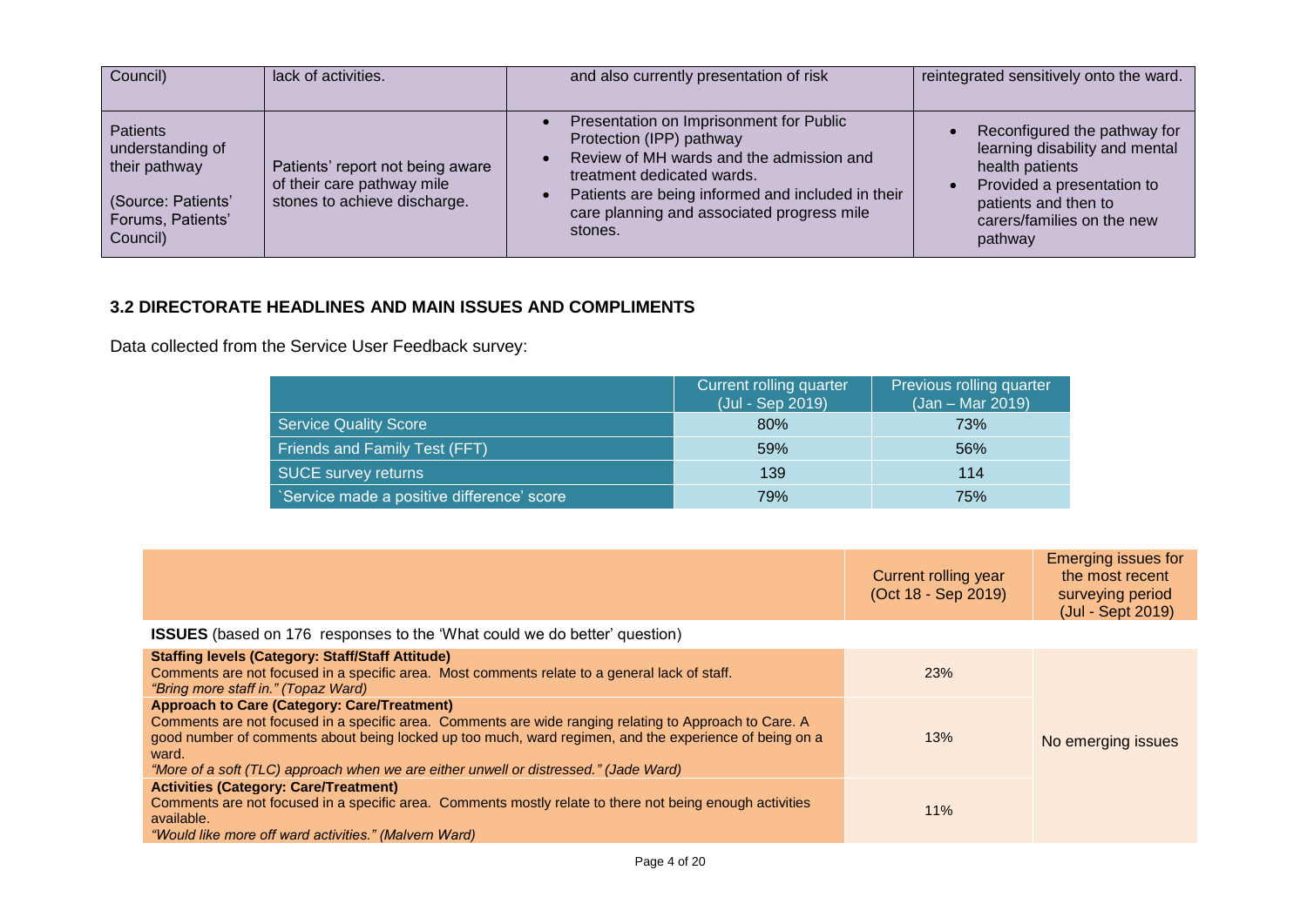| <b>General (Category: Service Quality/Outcomes)</b><br>The bulk of comments relate to Cheltenham Ward. Comments relate to not being helped, and feeling like the<br>SU should not be on the ward.<br>"Stop looking up the sane. Did nothing well." (Canterbury Ward) | 6% |
|----------------------------------------------------------------------------------------------------------------------------------------------------------------------------------------------------------------------------------------------------------------------|----|
| <b>Being listened to (Category: Communication)</b><br>Comments are not focused in a specific area. All comments relate to a failure to listen enough.<br>"Listen to patients more when they are low not seclusion first because they lose trust." (Cheviot Ward)     | 5% |

**COMPLIMENTS** (based on 114 responses to 'What did we do well' question)

| <b>General (Category: Service Quality/Outcomes)</b> | 14% | No emerging |
|-----------------------------------------------------|-----|-------------|
| General (Category: Care/Treatment)                  | 8%  | compliments |
| Being listened to (Category: Communication)         | 8%  |             |

### **3.3 CARE OPINION**

In the last year 112 stories have been published on Care Opinion commenting on Rampton Hospital:

|                                                             | Oct 2018 - Sept 2019 | Oct 2017 - Sept 2018 |
|-------------------------------------------------------------|----------------------|----------------------|
| Number of postings                                          | 112                  | 122                  |
| Number of postings without a response                       | 0                    | $\mathbf 0$          |
| Number of postings not responded to within two working days | 0                    | 9                    |
| Number of postings rated as moderately critical or above    | 5                    |                      |
| Number of postings which lead to a change in service        | 0                    | 8                    |

In the last year, five stories were rated moderately critical or above:

1. **'You say we will be listened to'** - www.careopinion.org.uk/696339

Story from Erskine Ward Rampton Hospital mentions that 'staff seem to make their own rules' Patient would like to see top managers attend ward community meetings. The patient didn't feel cared for and said that staff said things that were untrue. They felt that seclusion was used as a punishment.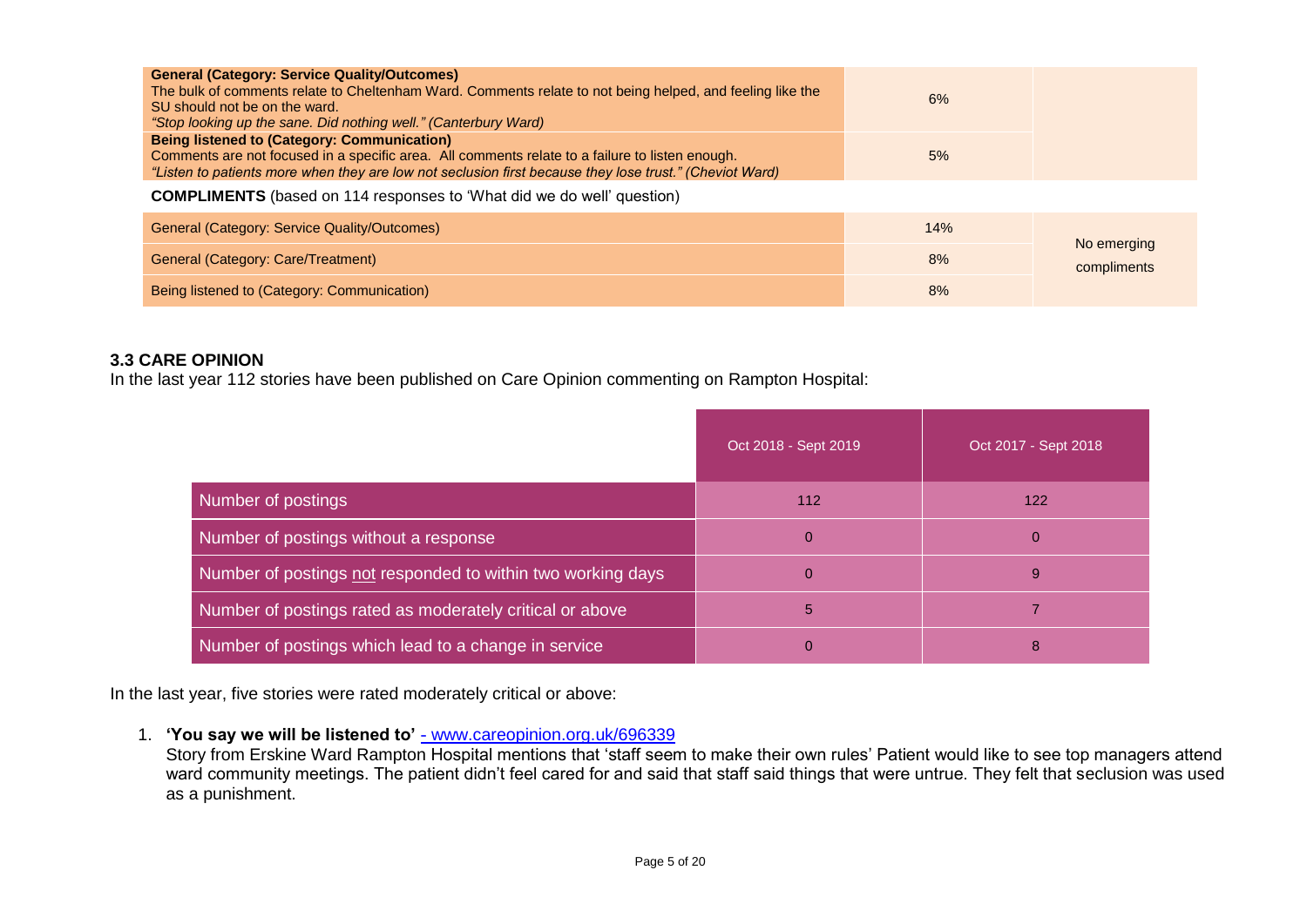**Response:** The reply was detailed and acknowledge all the points in the feedback and informed the patient ''you can add a note to your own records under section 18 which is for a patient to ensure they have their voice documented''. Please speak with your ward manager to help you''.

## 2. **'It's a good ward to be on' -** [www.careopinion.org.uk/700102](http://www.careopinion.org.uk/700102)

Patient on Cotswold Ward. Rampton Hospital ''I don't feel safe on this ward we need more staff''. Off ward activities and on ward activities get affected. To feel safer, I say employ more staff'. The patient did say they felt they were treated well, and they enjoyed the community meetings where they were listened to.

**Response:** The reply thanked the patient and acknowledged there was work to be done and they would learn from their feedback.

### 3. **'Hambleton ward High Secure service PD Pathway' -** [www.careopinion.org.uk/701607](http://www.careopinion.org.uk/701607)

Posted by a patient *–* Rampton Hospital. *There are a lot of patients with different needs, more staff would be beneficial. My ward round. I am getting the right help. Caring... there was a time when I became very loud and difficult to deal with so instead of sending me to seclusion they just took me to my room for chat. That's good care. There was an incident when I was in seclusion when a member of staff antagonised me. I did not ask them to come they just came to say are you suffering in what felt like a mocking way…you could improve the way you care when this happens. There is definitely a sense of community on this ward'.* 

**Response:** A discussion was offered to the patient with concern expressed about the perceived antagonism whilst in seclusion. The patient was thanked with an acknowledgment of their balanced approach to feedback.

### 4. **'Quantock Ward High Secure service PD Pathway' -** [www.careopinion.org.uk/701542](http://www.careopinion.org.uk/701542)

Rampton Hospital Patient on Quantock Ward. Patient said that more staff would help them feel safer. They were happy with the ward round but felt was hard to comment on feeling cared for as it felt like everything got cancelled They only felt heard sometimes and that louder patients received more attention than quiet patients. They said there was a sense of community but asked for more interaction with patients. **Response:** The reply reflected on the points and whilst pleased with the positive comments expressed concerns around not feeling heard at times. An action was agreed to have a community meeting to discuss ward feelings with patients.

### 5. **'Hambleton ward, Rampton' -** [www.careopinion.org.uk/701611](http://www.careopinion.org.uk/701611)

Patient felt that the '*staffing feels rarely enough',* '*to cover corridor checks and 1-2-1's*'. The ward rounds were regular, but the patient did not feel involved and was depressed. '*One of the Drs is very abrupt and seems unapproachable'*. When the staffing was adequate the patient had good support. The patient asked for a stop to changing named nurses and to allow some say in this process. Communication needed improving with messages to and from families and friends.

'*Not making decisions about me without me'* was requested. On a positive note a sense of community was felt on the ward.

**Response:** A detailed reply was provided with an explanation about why moving staff around to meet demand was needed and an apology for inconsistency of care. An action was taken to invite the Clinical Director to the Personality Disorder Involvement meeting to discuss

In the last year, 0 stories lead to a service change.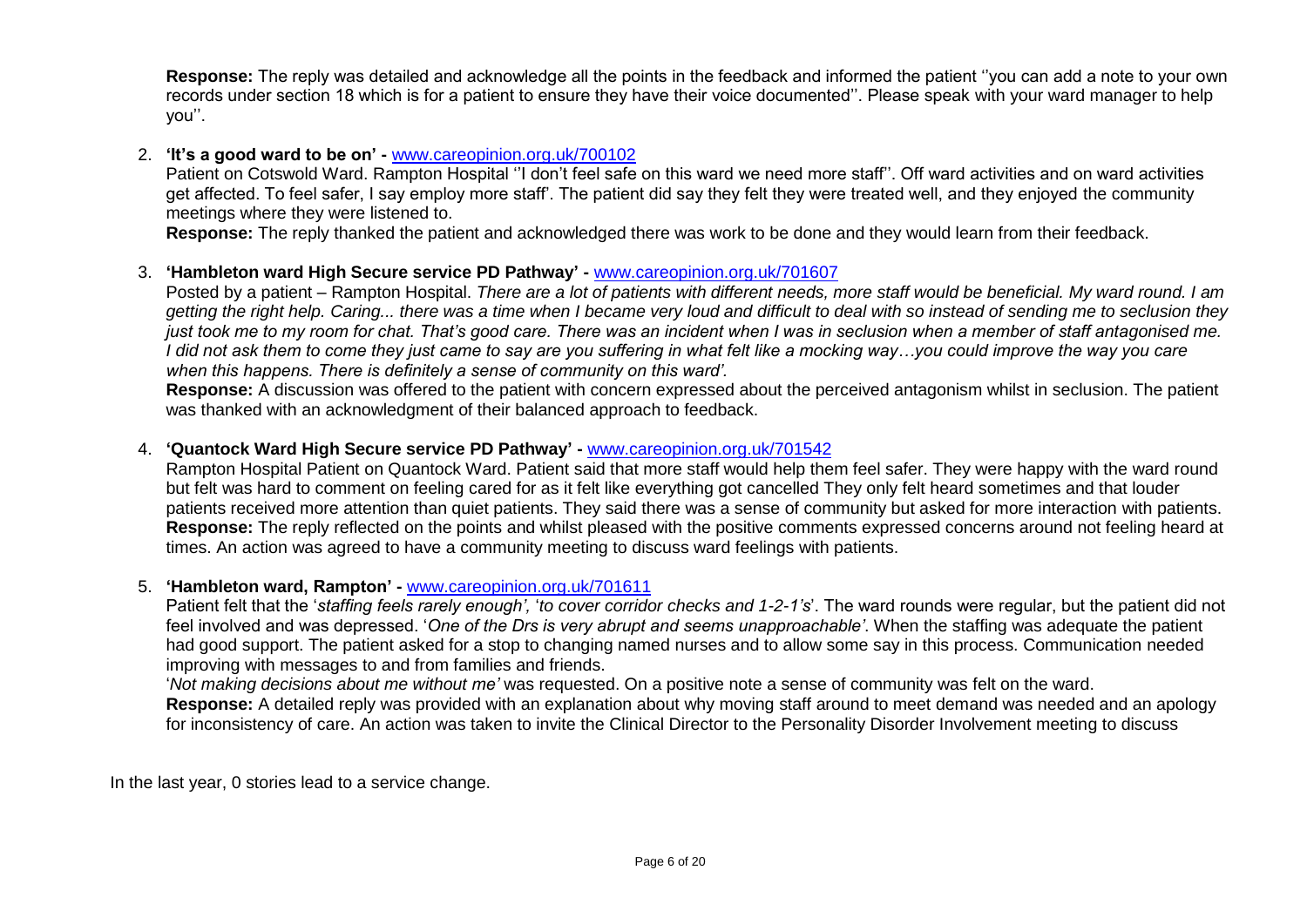## **3.4 SUMMARY OF FEEDBACK CRITICALITY VIA FEEDBACK SURVEY (October 2018 - September 2019)**

In the reporting period, Forensic Services – Rampton Hospital received 254 completed surveys, with many providing free text comments. These comments are coded for criticality, ranging from +3 (highly critical) to -3 (highly complementary).

| <b>Highly Critical</b> | Moderately<br>Critical | Mildly critical | Mildly<br>complimentary | Fairly<br>complimentary | Highly<br>complimentary |
|------------------------|------------------------|-----------------|-------------------------|-------------------------|-------------------------|
|                        | 106                    | 66              | ວວ                      | 61                      |                         |

All four of the highly critical comments relate to staff attitudes and the perception of a lack of respect from staff, and originate from different care streams:

- "…actively shrinking and reducing our off ward activities…Have ignored and reduced the quality of life for some of the most damaged and vulnerable people that society will not tolerate." (Canterbury Ward – Mental Health)
- "More care…At times I have felt very neglected when in crisis. Staff can be very dismissive. Staff can make you very low at times. I honestly don't know what my treatment pathway is (after 6 years in here)." (Quantock Ward – Personality Disorder)
- "They have made life difficult for me. Don't listen or give me respect. I have health issues caused by this place. I prefer prison to begin in Rampton. Interfere with my rights. One or two listen but not the high-ups – especially the doctor doesn't listen to me. I don't feel safe.". (Grampian Ward – Learning Disability)
- "Put a stop to abuse outsiders investigate complaints. Stamp out laziness and old school way of treating patients. Top secret hospital mentality - mind games. Negative - abuse. Cover up for each other - collude. Mind games provoke. I fill one of these in every year the place is getting worse." (Eden Ward – Personality Disorder)

# **3.5 COMPLAINTS**

Between October 2018 and September 2019, Rampton Hospital has been the subject of **287** complaints compared with **349** in the previous 12 month period. The number by service area is shown below:

| <b>Total</b><br>Oct 18 - Sep 19 | <b>Total</b><br>Oct 17 - Sep 18 |
|---------------------------------|---------------------------------|
| 114                             | 119                             |
| 47                              | 68                              |
| 45                              | 91                              |
| 38                              | 39                              |
| 16                              | 16                              |
| 14                              | 8                               |
| 8                               | 5                               |
| 5                               | 3                               |
|                                 |                                 |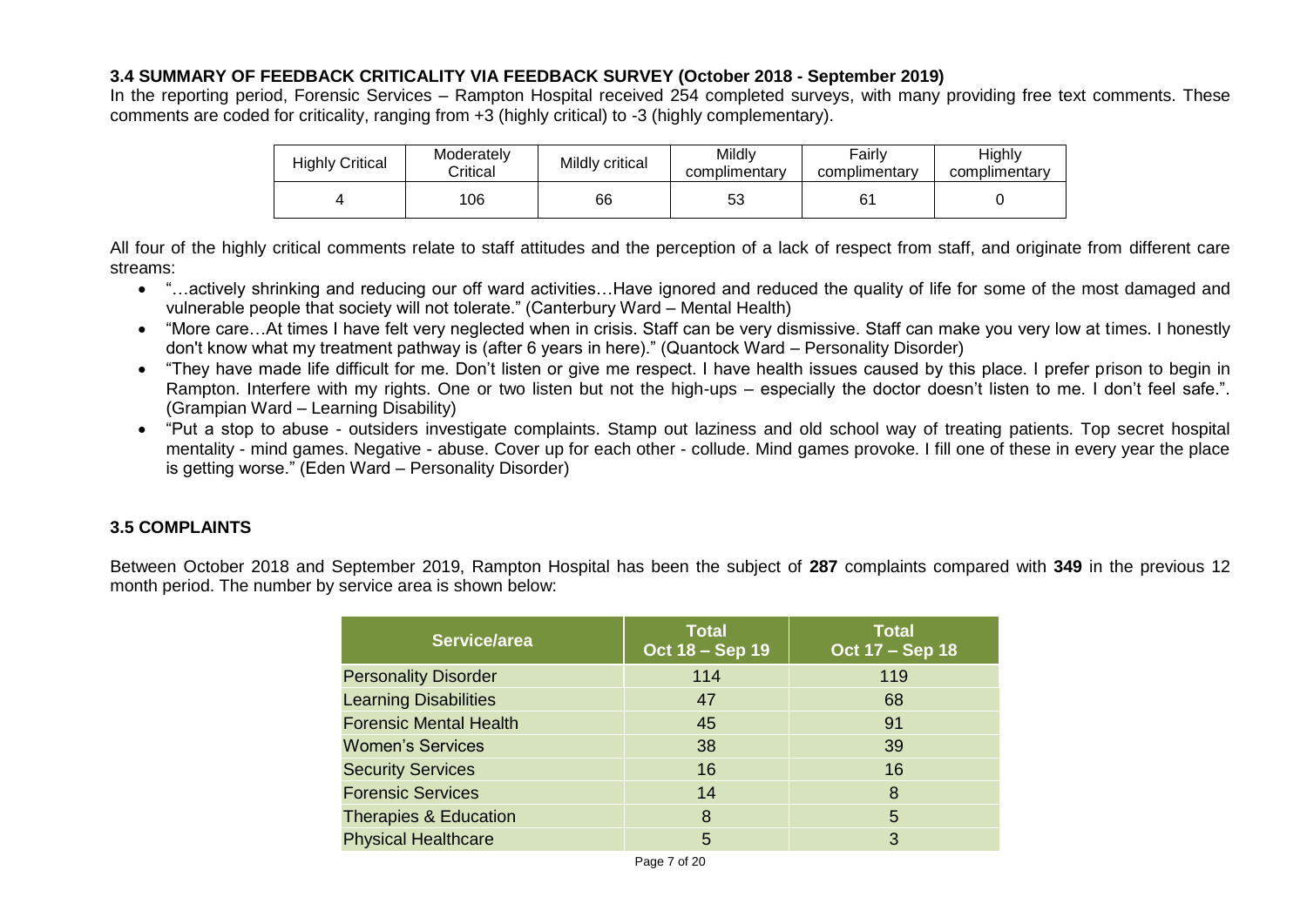Of the 287 complaints received, 133 required a full investigation and 154 were addressed via local resolution.

The themes most often arising in complaints are outlined below:

| <b>Theme</b>                                                                                                                                              | <b>Total</b><br>Oct 18 - Sep 19 | <b>Total</b><br>Oct 17-Sep 2018 |
|-----------------------------------------------------------------------------------------------------------------------------------------------------------|---------------------------------|---------------------------------|
| Concerns about care including<br>nursing care, MDT care,<br>medication/prescribing issues,<br>adequacy of treatment, discharge<br>arrangements, diagnosis | 96                              | 113                             |
| <b>Staff attitude</b><br>(nursing/medical/Therapy and<br><b>Education Department)</b>                                                                     | 65                              | 97                              |
| Patient property/ expenses                                                                                                                                | 33                              | 31                              |
| Assault/physical aggression/threat<br>ie: Patient to Patient<br>physical/verbal/threats allegations<br>against staff                                      | 26                              | 37                              |
| <b>Security Services (mail censors &amp;</b><br>escorting issues)                                                                                         | 16                              | 20                              |
| Catering & environmental issues<br>including accessibility                                                                                                | $\overline{7}$                  | 11                              |
| <b>Medicines Management</b>                                                                                                                               | $\overline{7}$                  | 9                               |
| Policy/procedure issue                                                                                                                                    | 6                               | 5                               |
| Appointment arrangements/delays                                                                                                                           | 5                               | 5                               |
| Privacy & dignity issue                                                                                                                                   | 5                               | $\overline{1}$                  |
| Information/communication issues                                                                                                                          | $\overline{4}$                  | $\overline{2}$                  |
| Accuracy & access to clinical<br>records                                                                                                                  | $\overline{4}$                  | 3                               |
| <b>Confidentiality breach</b>                                                                                                                             | 3                               | 11                              |
| <b>Equality &amp; Diversity</b>                                                                                                                           | 3                               | $\overline{2}$                  |
| Length of time to be seen & service<br>availability                                                                                                       | 3                               | $\overline{2}$                  |
| Support to carers                                                                                                                                         | 3                               | $\overline{0}$                  |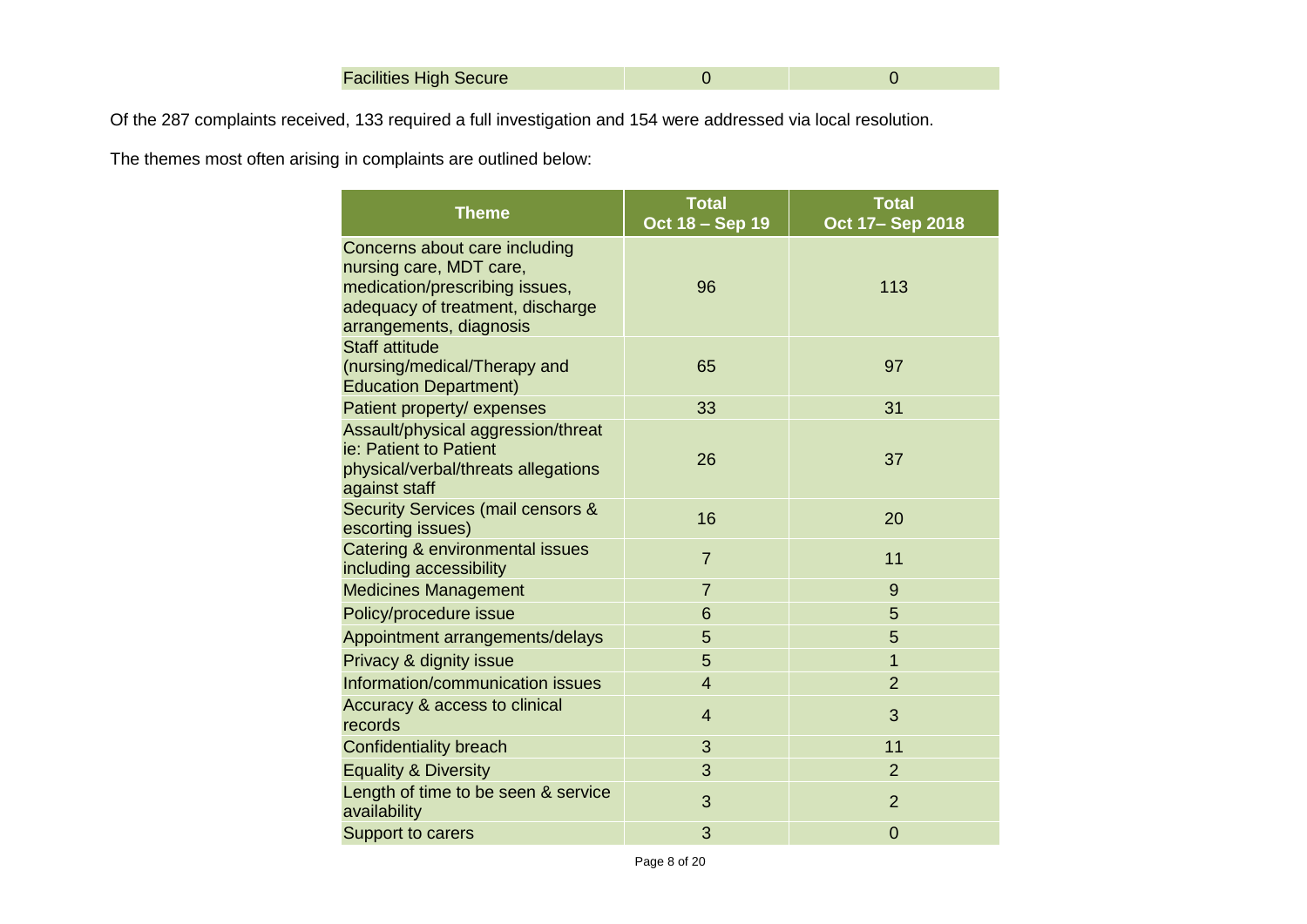| Access to records          |  |
|----------------------------|--|
| <b>Complaints Handling</b> |  |

Some examples of the types complaints received are given below:

- Allegations of assault by staff and other patients.
- Unhappy with the attitude of staff.
- Damaged and missing property.
- Cancelled, delayed and missed appointments.
- Feeling unsafe.
- Cancelled family visits.
- Medication unavailable on the ward.
- Patient feeling bullied by staff member.
- Missing property.
- Unhappy with medication prescribed.
- Low staffing levels.
- Lack of access to fresh air.
- Issues with mail.

#### **Outcomes:**

| <b>Outcome</b>                         | <b>Total</b><br>Oct 2018 - Sep 2019 |
|----------------------------------------|-------------------------------------|
| <b>Complaint Not Upheld</b>            | 113                                 |
| <b>Complaint Upheld/Upheld in Part</b> | 79                                  |
| <b>Complaint Resolved</b>              | 83                                  |
| <b>Complaint Withdrawn</b>             | 37                                  |

### **Learning/Actions:**

Examples of actions taken following complaints

- **Photocopying-** A complaint investigation highlighted that staff were not permitted to photocopy documents for patients and that should patients require a photocopy of a document they should request this through Advocacy or, in the event that it is learning-related, through TED. An email was circulated to all ward staff advising that photocopying documents or searching the Internet for patients is not allowed.
- **Racist abuse-** A complaint was received at Rampton Hospital about a patient shouting racist abuse at a fellow patient. As a result the issue was raised in the ward community meeting, highlighting the need to respect one another and that any forms of bullying, abuse or harassment will be addressed with the upmost severity.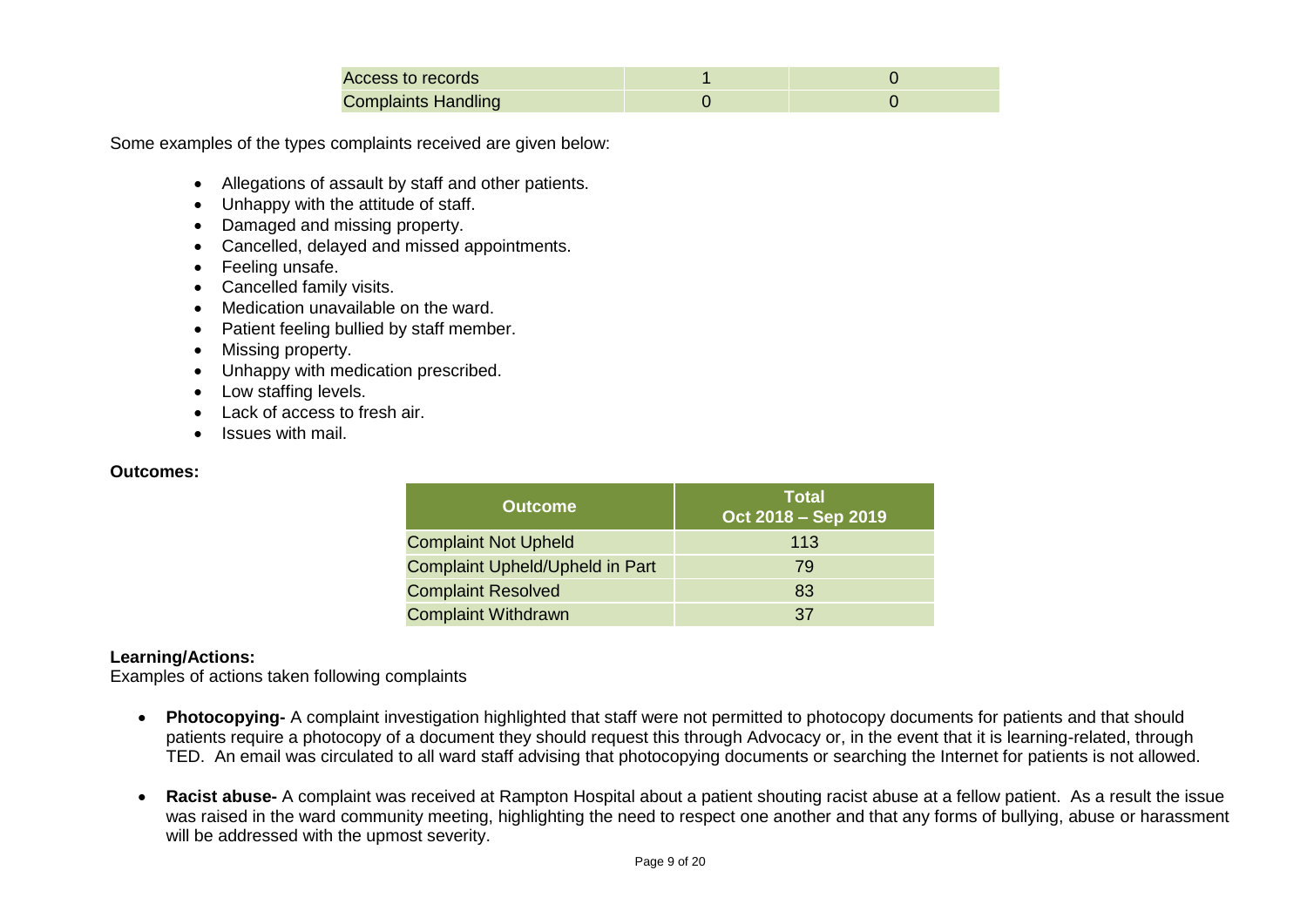- **Low staffing levels-** An investigation at Rampton Hospital highlighted that numerous fresh air sessions have been cancelled due to low staffing levels. As a result a fresh air protocol to be shared with all staff, CRO and site managers was devised and signed off in the ward managers' meeting. It was also confirmed by the modern matron that fresh air responsibilities are reviewed daily in the staffing meeting and changed if there is significant clinical activity on the ward that day. The directorate secretary also now maintains a "fresh air" database to capture the number of cancellations and whether an IR1 was completed.
- **Targeted and bullied by staff-** A complaint was received at Rampton Hospital about a patient being targeted and bullied by a staff nurse. The investigation found that there should be a consistent team approach to delivering patients' individual care. It was confirmed by the ward manager that the nurse practitioner provides a reflective space on a weekly basis to discuss patients and the consistency within the team in terms of delivery of care. Outcomes are reported back within the weekly ward business meeting. As well as this the ward manager stated all supervision records are monitored by the ward manager over the month and staff are reminded to have supervision via e-mail or face-toface.
- **Medication prescribing issues-** A Rampton Hospital patient complained that he had been given half the dose on his prescription; this was because there was only one tablet left in the box. The modern matron confirmed Friday stock checks are in operation to ensure the ward is stocked over the weekend and night staff checks the trolley for the next day. Pharmacy top ups are also in place. There will be a local ward audit to ensure these measures are maintained.

### **PALS (Patient Advice and Liaison Service)**

PALS continued to assist Rampton patients and their families to answer queries and resolve problems. There were **310** such PALS events between October 2018 and September 2019, compared to **328** in the previous 12 month period.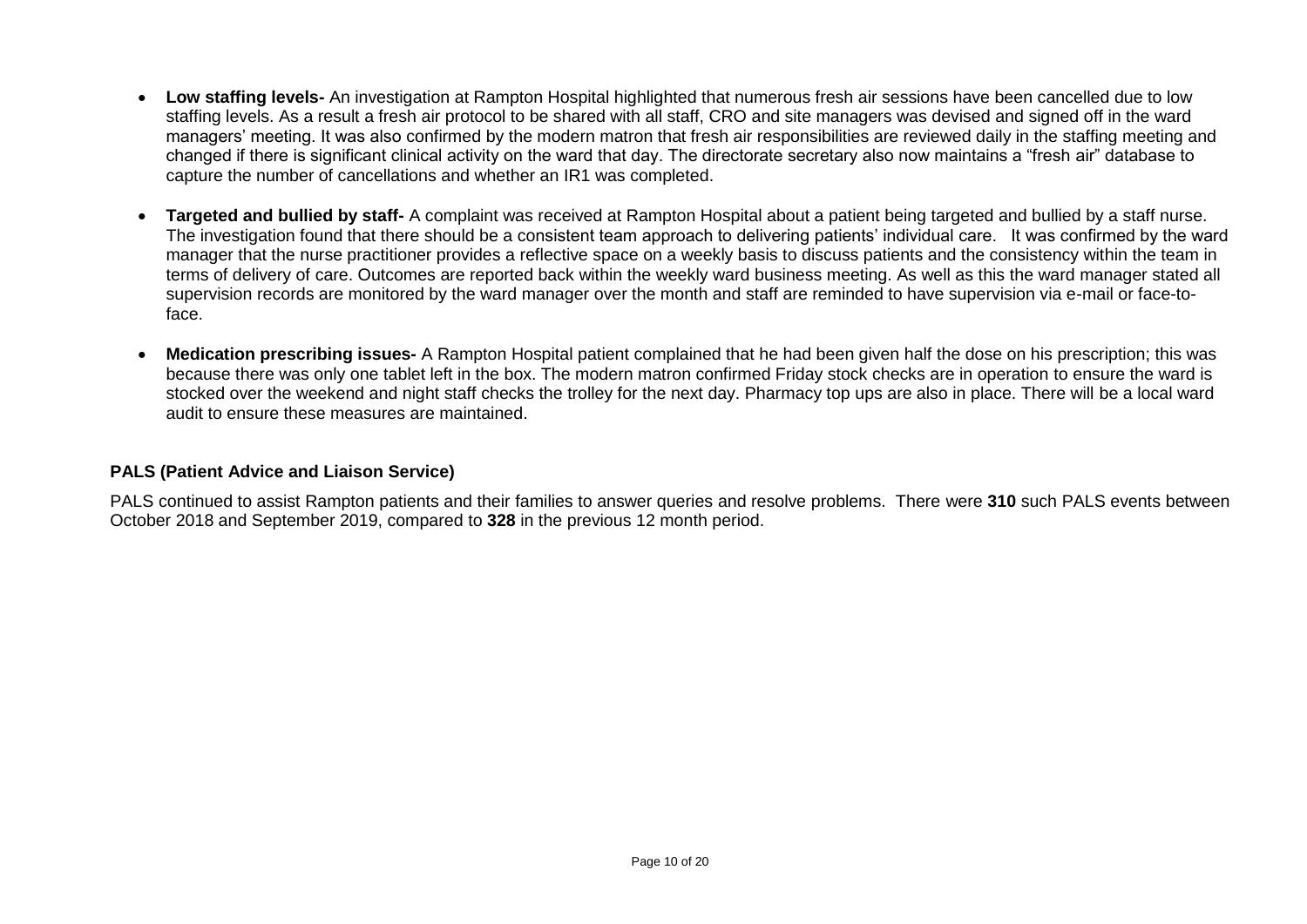# **4. MAIN ISSUES FOR THE SERVICE AND ACTION TAKEN OR PLANNED**

In the table below, we highlight the most prominent issues (selected from the range of feedback presented) raised by service users and their carers' and families over the last 12 months, and the actions taken or proposed to address these issues:

| <b>ISSUE</b>                                                                                                                                  | <b>DETAIL</b>                                                                                                                                                                                                                                                                                                                                                                                         | <b>ACTION PROPOSED/TAKEN</b>                                                                                                                                                                                                                                                                                                                                                                                                                                                                                                                                                                                                                                                                                                                                                                                                                                                                                                                                                                                                                                                                                                                                                                                                                      |
|-----------------------------------------------------------------------------------------------------------------------------------------------|-------------------------------------------------------------------------------------------------------------------------------------------------------------------------------------------------------------------------------------------------------------------------------------------------------------------------------------------------------------------------------------------------------|---------------------------------------------------------------------------------------------------------------------------------------------------------------------------------------------------------------------------------------------------------------------------------------------------------------------------------------------------------------------------------------------------------------------------------------------------------------------------------------------------------------------------------------------------------------------------------------------------------------------------------------------------------------------------------------------------------------------------------------------------------------------------------------------------------------------------------------------------------------------------------------------------------------------------------------------------------------------------------------------------------------------------------------------------------------------------------------------------------------------------------------------------------------------------------------------------------------------------------------------------|
| <b>Staffing Levels and how</b><br>this relates to activities<br>being cancelled/not<br>taking place<br>(Source: Trustwide<br>Feedback survey) | Patients are raising the issue of<br>staffing levels, via the Trustwide<br>survey and via forums and<br>groups.<br>Patients talk about needing<br>more staff and about staff being<br>drawn away from their ward to<br>other areas of the hospital,<br>relating to clinical need.<br>Patients are particularly<br>frustrated when activities are<br>cancelled or postponed due to<br>staff shortages. | In the last year, the hospital has:<br>halved its qualified staff nurse vacancies. We have supported 40+<br>$\bullet$<br>members of staff to go through their TNA (nursing associate) training<br>programmes, which will boost our qualified workforce in March once they<br>graduate.<br>continued to recruit over establishment for nursing assistants<br>$\bullet$<br>closed a Evans ward which has freed up staff for other areas<br>$\bullet$<br>continued to hold assessment days, attracting more staff to the hospital<br>$\bullet$<br>Despite this good work, the hospital still remains short of staff overall. Increased<br>observations in some areas has also increased demand for staff.<br>In relation to the impact of being short staffed on activities, we are exploring the<br>option of releasing capacity for activities by assigning one activity coordinator to<br>each ward to ensure that there is a full and varied programme of meaningful<br>activity taking place. We are prioritising therapeutic activity within the<br>programme.<br>We are also employing escort staff to ensure patients can get to activities when<br>they're taking place, so as not drawing qualified staff away from the ward each<br>time. |
| <b>Staff attitude and</b><br>restrictive practices<br>(Source: Complaints,<br><b>Trustwide Feedback</b><br>survey)                            | Sample comments:<br>'Staff can be very dismissive'<br>'Don't listen or give me respect'<br>'Not treat us like were in prison.'                                                                                                                                                                                                                                                                        | A project has taken place to review complaints about staff attitude, which<br>identified that where patients have complained about staff attitude the response<br>has not always been consistent. As a result of this work, the findings have been<br>reported via the Rampton hospital managers meeting in addition to being shared<br>with patients at the Divisional patient experience and service improvement<br>forum.<br>The hospital has determined that as a minimum, the member of staff should be<br>made aware that the complaint has been made and that the appropriate                                                                                                                                                                                                                                                                                                                                                                                                                                                                                                                                                                                                                                                              |
|                                                                                                                                               | In the CQC (Oct 2019) report<br>patients said that a minority of<br>staff had used or condoned the                                                                                                                                                                                                                                                                                                    | manager should facilitate a discussion between the staff and patient in order to<br>discuss the patients concerns.                                                                                                                                                                                                                                                                                                                                                                                                                                                                                                                                                                                                                                                                                                                                                                                                                                                                                                                                                                                                                                                                                                                                |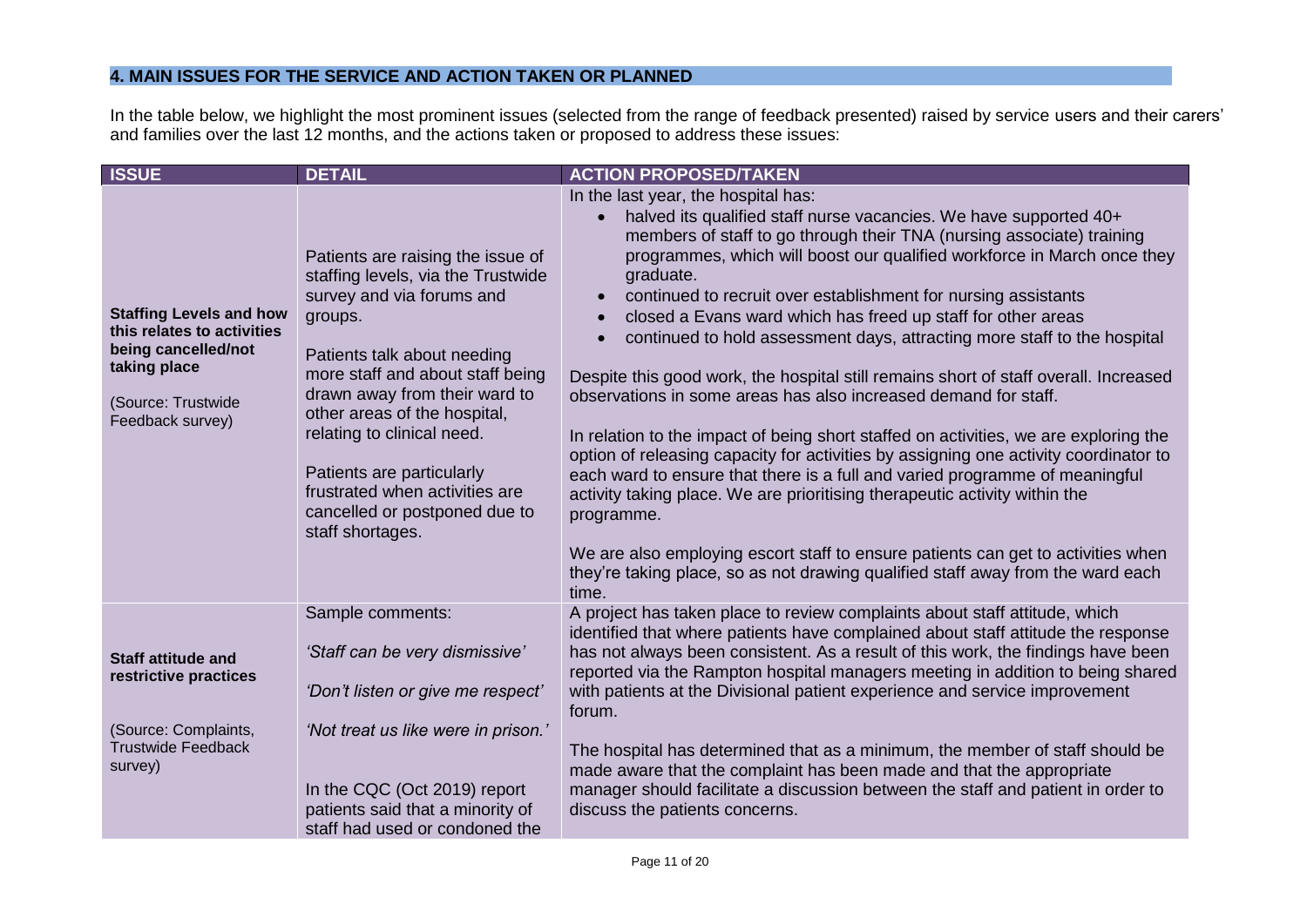|                                                                   | use of racist and other<br>inappropriate language towards<br>patients.                                                                                                                                           | The hospital is engaged in the Trustwide work relating to restrictive practice,<br>including the Quality Improvement project devoted to the topic. Patient<br>representatives from all areas were recently asked in the Divisional Patient<br>Experience and Service Improvement Forum to identify, and to ask patients on<br>their wards to identify, specific restrictive practices so that they can be<br>explained/addressed.<br>The findings in the CQC report will be investigated as part of the work of the<br>Rampton Improvement Board.                                                                                                                                                                                                                                                                                                                                                                                                                                                                                                                                                                                                                                                                                                   |
|-------------------------------------------------------------------|------------------------------------------------------------------------------------------------------------------------------------------------------------------------------------------------------------------|-----------------------------------------------------------------------------------------------------------------------------------------------------------------------------------------------------------------------------------------------------------------------------------------------------------------------------------------------------------------------------------------------------------------------------------------------------------------------------------------------------------------------------------------------------------------------------------------------------------------------------------------------------------------------------------------------------------------------------------------------------------------------------------------------------------------------------------------------------------------------------------------------------------------------------------------------------------------------------------------------------------------------------------------------------------------------------------------------------------------------------------------------------------------------------------------------------------------------------------------------------|
| Not feeling listened to<br>(Source: Trustwide<br>Feedback survey) | Sample comments:<br>'You have not listened to me'<br>'Listen to patients more. Staff<br>just fob you off most of the time.<br>Some staff don't care'<br>'I felt my opinions could have<br>been listened to more' | Patients have a variety of ways to express their views and speak directly to staff<br>about anything concerning them; these include:<br>Volunteers coming into the wards to capture Care Opinion postings and<br>responses to the Trustwide survey<br>Ward meetings and Directorate Involvement Meetings - to which any<br>patient can attend<br>Divisional meeting – to which representatives from each ward attend to<br>$\bullet$<br>communicate the views of their wider ward<br>Main hospital Patients' Council - to which representatives from each<br>ward attend to communicate the views of the wider ward<br>Time with named members of staff, and if requested, time with the ward<br>$\bullet$<br>manager/matron<br>Formal complaints/PALS<br>$\bullet$<br>Advocacy, if requested<br>$\bullet$<br>Head of Clinical Operations holds drop ins for patients to speak directly<br>to her<br>Feedback from most of these mechanisms is shared at directorate and divisional<br>groups and the patients' council, in the form of an action plan, which summarises<br>what people are saying and how staff are responding to it. Patients in<br>attendance can (and do) challenge staff if they feel actions are not being<br>followed up on. |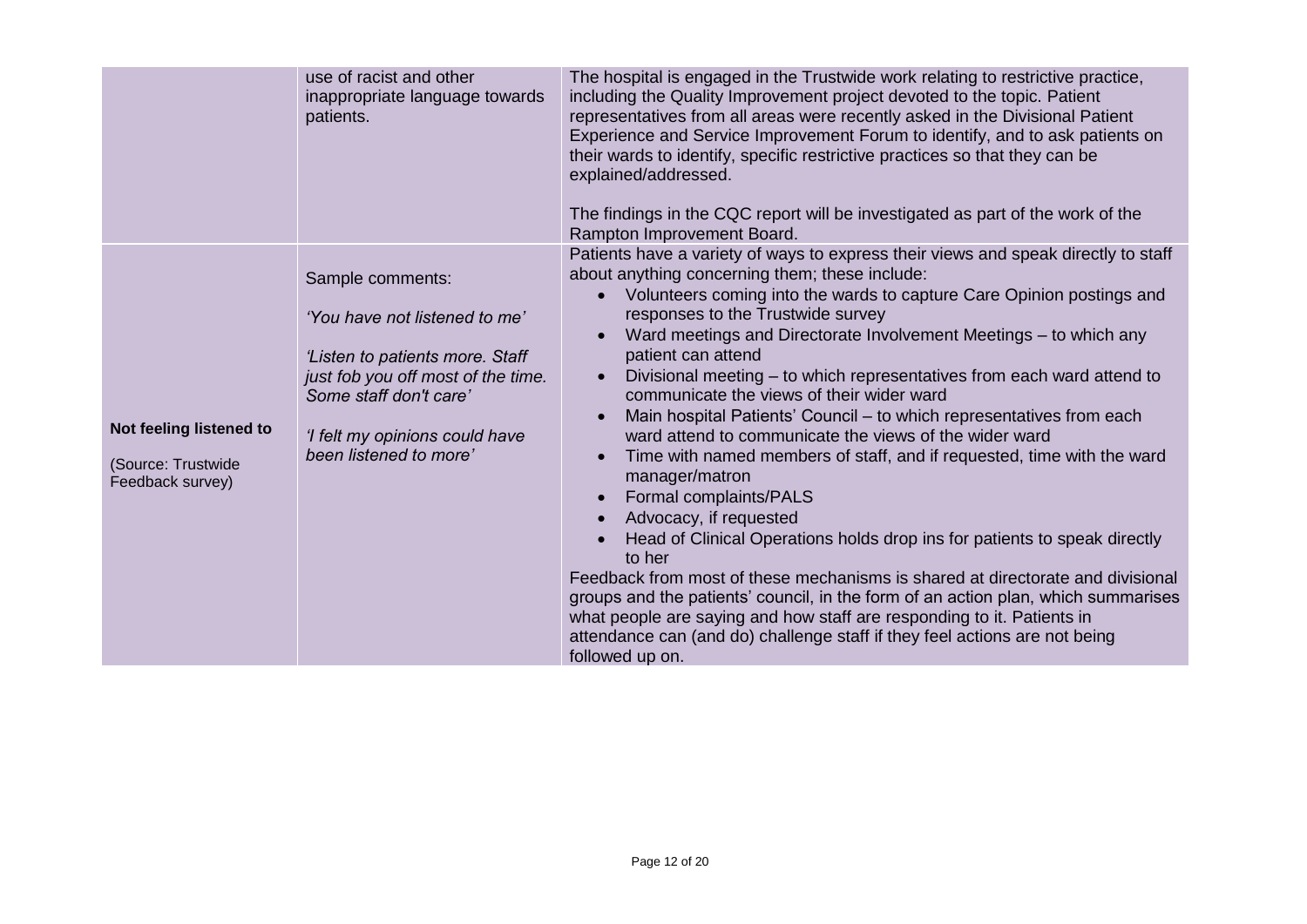### **5. MAIN COMPLIMENTS**

Below are some of the comments from the feedback survey in response to the question 'What did we do well?' about Forensic Services – Rampton Hospital:

## **A SAMPLE OF COMPLIMENTS FROM THE SUCE SURVEY AND CARE OPINION:**

- Very good care. Good service. Good staff (Cambridge Ward).
- Respect been fine with me. Listen Any problems I have. Talking Got things sorted that is needed, a good outcome. Care plans Care plan involved, care plan is working. Medications – Explain side effects to medications. Feel better – Getting the help I need. (Aintree Ward).
- Really helped me settle in. (Ruby Ward)
- Look after my needs. Happy with what I get. (Hambleton Ward).
- The nurses have been alright. The ward staff listen well. Care plans they explain carefully. (Cheltenham Ward).
- Listen to me. Care support. Good staff. Please don't shut our ward because we are all happy & for friends, nice staff (Canterbury Ward).
- You keep us safe and well. You are always available, whenever we need to talk to you. Everything is fine (100%) (Cambridge Ward).
- Support. Communicate good. Commitment never give up. Always guide people. (Quantock Ward).
- The staff have cared for me well a few times when I have been in crisis and they have helped me lots. (Eden ward)
- The Staff do listen and share information with other staff so you know any problems are not just forgot about. ( Canterbury Ward)
- My named Nurse and managers do help me feel safe here. My team works well with me when they tell me I am doing well, this is my named Nurse who does this. (Mental Health Service)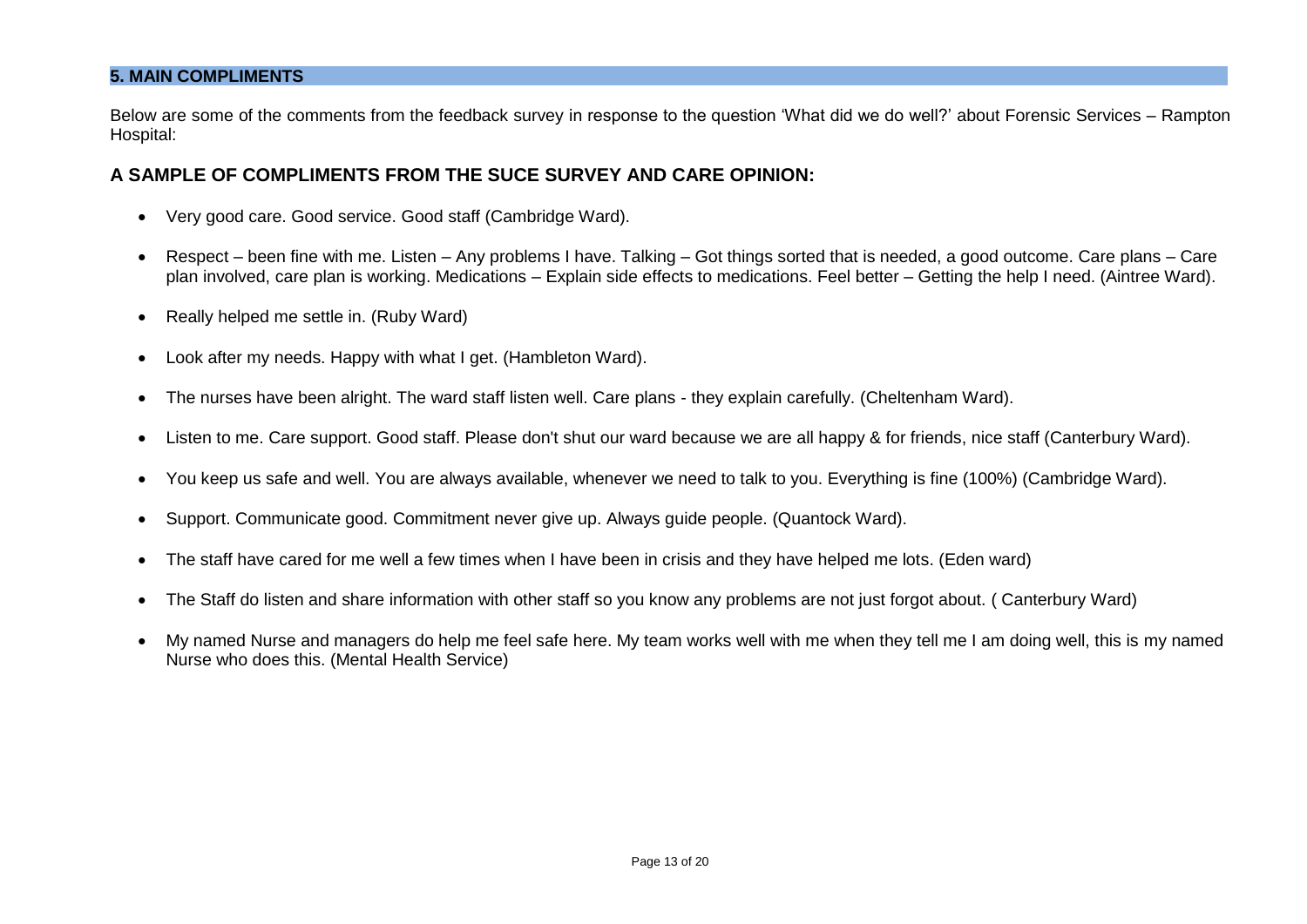## **6. UPDATE ON MAIN ISSUES PRESENTED IN THE PATIENT VOICES REPORT (MAY 2019)**

Below we update on any developments in relation to the main issues presented in the May 2019 report, featuring **Forensic Services – Arnold Lodge Medium Secure Unit:** 

| <b>ISSUE</b>                                                                                                                                                              | <b>DETAIL</b>                                                                                                                                                                                                                                                                                                                     | <b>ACTION TAKEN/PROPOSED</b>                                                                                                                                                                                                                                                                                                                                                                                                                                                                                                                                                                                                                                            | <b>UPDATE - OCT 19</b>                                                                                                                                                                                                                                                                                                                                                                                                                                                                                                                                                                                                                                                                                                            |
|---------------------------------------------------------------------------------------------------------------------------------------------------------------------------|-----------------------------------------------------------------------------------------------------------------------------------------------------------------------------------------------------------------------------------------------------------------------------------------------------------------------------------|-------------------------------------------------------------------------------------------------------------------------------------------------------------------------------------------------------------------------------------------------------------------------------------------------------------------------------------------------------------------------------------------------------------------------------------------------------------------------------------------------------------------------------------------------------------------------------------------------------------------------------------------------------------------------|-----------------------------------------------------------------------------------------------------------------------------------------------------------------------------------------------------------------------------------------------------------------------------------------------------------------------------------------------------------------------------------------------------------------------------------------------------------------------------------------------------------------------------------------------------------------------------------------------------------------------------------------------------------------------------------------------------------------------------------|
| <b>Staffing levels (and</b><br>the impact on staff<br>attitude)<br>(Source: SUCE,<br>Patients' forum)<br>*Staffing levels - a<br>continuing issue from<br>previous report | Patients have<br>provided feedback via<br>various methods that<br>suggest they are<br>often being asked to<br>wait when they make<br>a request. Some<br>patients report feeling<br>that they are being<br>dismissed by staff<br>and that they feel<br>staff are responding<br>flippantly to their<br>needs.                       | The rolling programme of recruitment<br>continues & in the last year a further<br>23 HealthCare Support Workers<br>(HCSW) & 14 Qualified nurses have<br>been recruited. We continue to over<br>recruit into unqualified vacancies. We<br>have recruited a further 11 staff nurses<br>who will commence working from<br>Autumn 2019, we are interviewing 42<br>candidates for HCSW posts in May<br>and hope to recruit up to 20 more staff.<br>Staff attitude is taken very seriously at<br>Arnold Lodge and the Senior Nursing<br>Team will challenge any behaviour<br>(witnessed or reported) that is not in<br>keeping with the Trust and Unit<br>expected standards. | Current vacancies:<br>Qualified - 17.03 working time equivalents<br>Unqualified $-0.5$ working time equivalents<br>Recruitment<br>Qualified:<br>13 staff nurses (Band 5) offered posts + one Nurse<br>Associate (Band 4) offered post<br>Unqualified - Two HealthCare Support Workers<br>(HCSW - band 2) offered posts<br><b>Adverts</b><br>Qualified: Monthly rolling advert for staff nurses + four Nurse<br>Associates (band 4) commencing in March 2020<br>Unqualified: Presently recruiting up to ten HCSW (band 2) to<br>cover shortfalls within the qualified staff group<br>In addition, we are recruiting to an Advanced Nurse<br>Practitioner post within the Women's service and a Primary<br>Healthcare Manager post. |
| <b>Care and contact time</b><br>from staff<br>(Source: Patients'<br>Forum)                                                                                                | Some patients feel<br>that the level of care<br>and contact time they<br>receive from staff is<br>not reflective of their<br>stage of recovery:<br>that with staffing<br>levels as they are, the<br>more distressed,<br>unsettled patients are<br>always prioritised<br>over those who are<br>settled and<br>progressing in their | The staff are doing their level best. The<br>complaints on staff attitudes are<br>comparatively less. We are planning to<br>have away days for all the teams to<br>discuss about the forthcoming Care<br>Quality Commission report, which<br>provides an opportunity for the staff to<br>consciously reflect on this feedback. In<br>addition, we are working hard towards<br>addressing the vacancies.<br>Furthermore, we are doing some work<br>to improve the staff morale which can<br>make a positive difference in this area.<br>Happy staff - happy patients.                                                                                                    | At Team Days for wards and other departments, the CQC<br>report has been a prominent agenda item - with this one of<br>the points raised.<br>With increased focus, efforts are made to ensure Reflective<br>Practice sessions, facilitated by staff from the Psychology<br>Department, take place on each ward every month.<br>All clinicians look to provide an equitable time to patients with<br>differing levels of intensity based on their stage of treatment.<br>For example, the Psychology Department provide more<br>intense direct therapeutic work for those patients who are<br>further along in their recovery so they can address vital<br>forensic and clinical needs allowing them to move on to other           |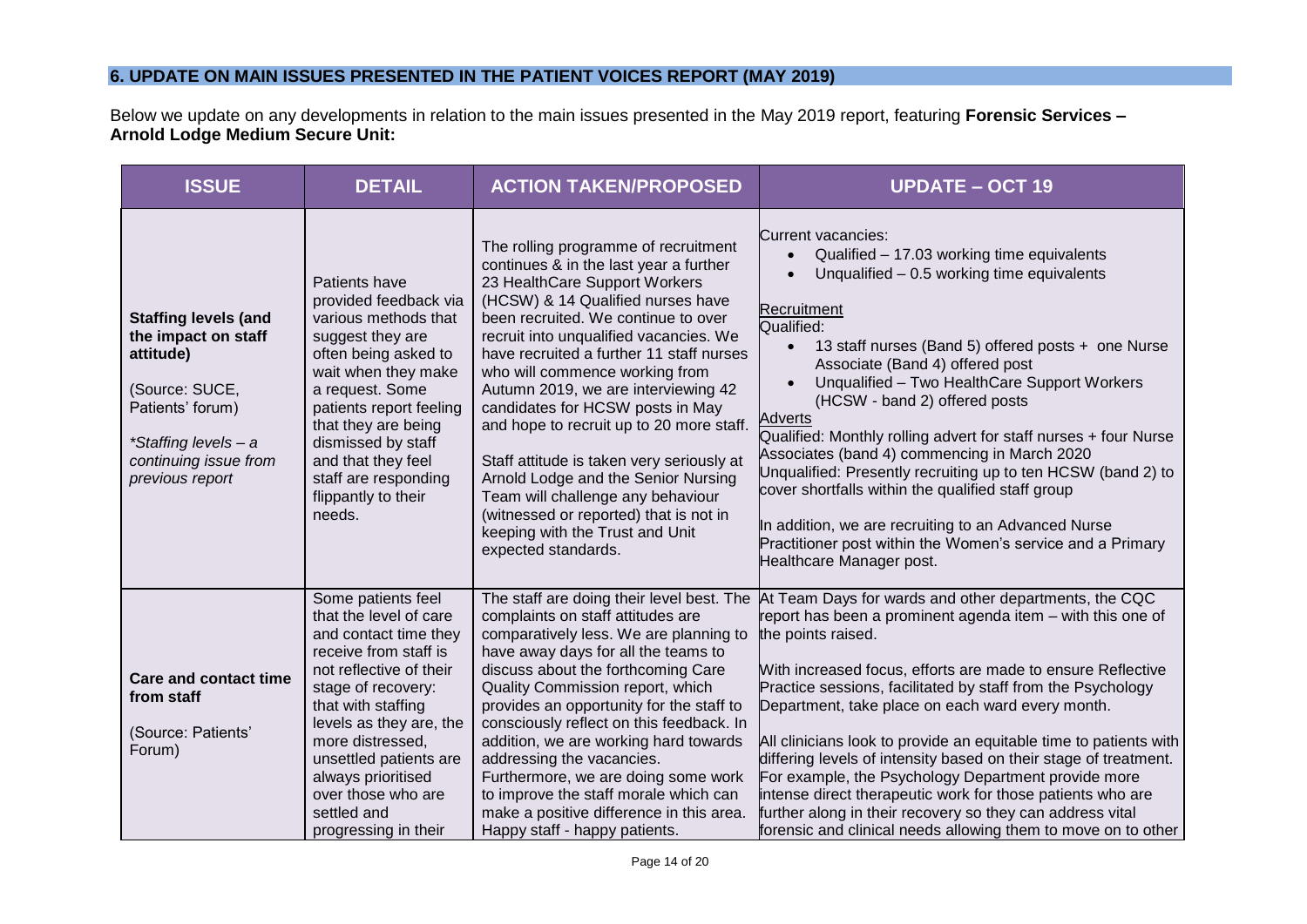|                                                             | recovery.                                                                                                                                                                                                              |                                                                                                                                                                                                                                                                                                                                       | services.                                                                                                                                              |
|-------------------------------------------------------------|------------------------------------------------------------------------------------------------------------------------------------------------------------------------------------------------------------------------|---------------------------------------------------------------------------------------------------------------------------------------------------------------------------------------------------------------------------------------------------------------------------------------------------------------------------------------|--------------------------------------------------------------------------------------------------------------------------------------------------------|
| <b>Access to technology</b><br>(Source: Patients'<br>Forum) | Patients complain of<br>dated hardware and<br>software, restricted<br>access to internet<br>shopping sites, no<br>cordless landline - all<br>contributing to a<br>feeling of being<br>disconnected and<br>out-of-date. | In the last year, we installed private<br>phones in all the units for private<br>phone calls. Regarding internet access<br>and access to shopping sites, we are<br>working with the IT department.<br>However, the progress is slow due to<br>complexity in software security. We are<br>still persevering with the IT<br>department. | Internet access (with a particularly focus on gaining access to<br>shopping sites), and the patient imaging computer are still in<br>progress with IT. |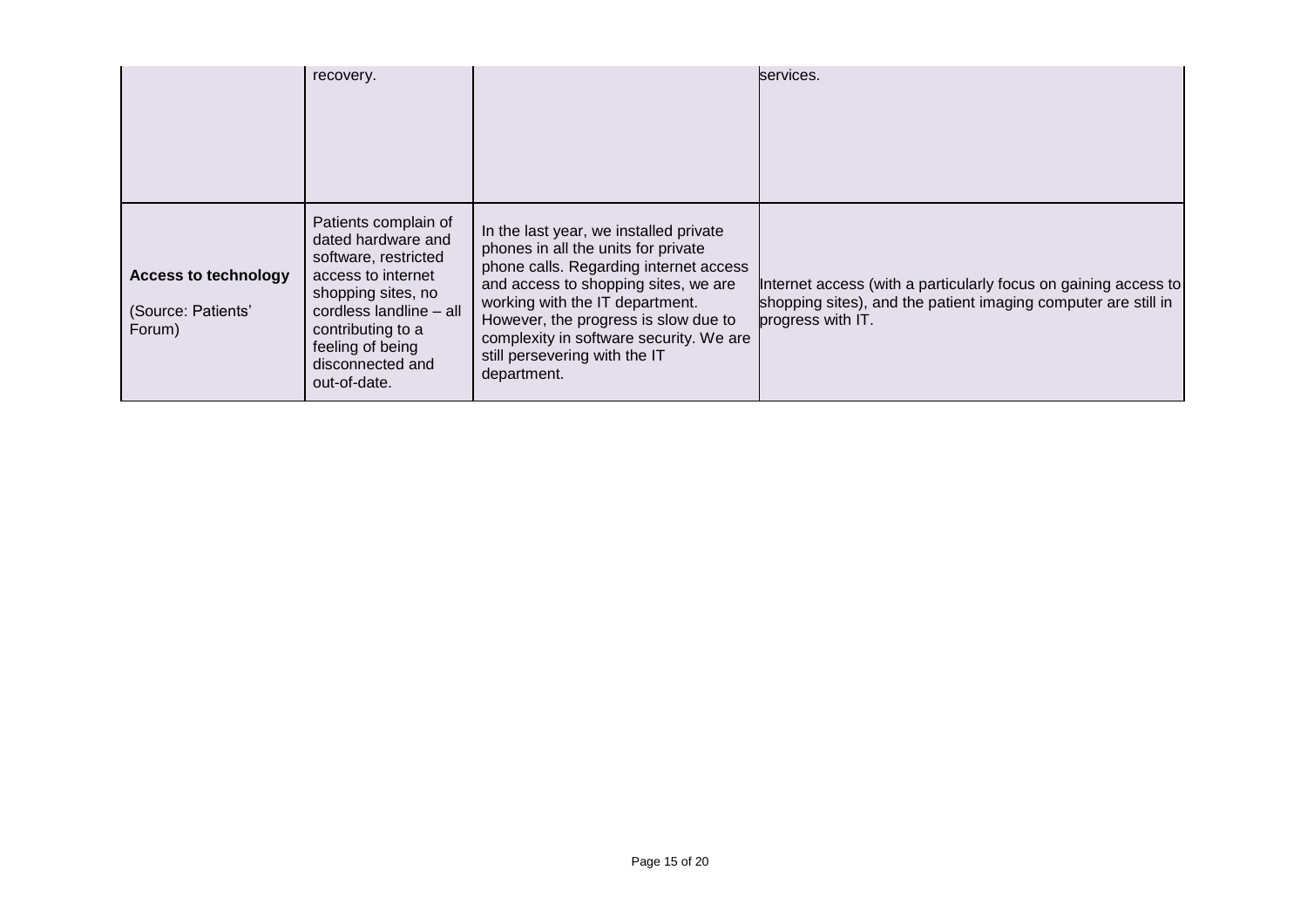## **7.1 TRUSTWIDE AND DIVISIONAL SERVICE USER AND CARER EXPERIENCE (SUCE) HEADLINES**

Statistics provided for the current rolling quarter (Jul - Sep 2019) and in brackets, previous rolling quarter (Apr - Jun 2019).

|                                                            | <b>TRUSTWIDE</b> | <b>FORENSIC SERVICES</b> | <b>LOCAL</b><br><b>PARTNERSHIPS -</b><br><b>MENTAL HEALTH</b> | <b>LOCAL</b><br><b>PARTNERSHIPS -</b><br><b>GENERAL HEALTH</b> |
|------------------------------------------------------------|------------------|--------------------------|---------------------------------------------------------------|----------------------------------------------------------------|
| <b>SERVICE QUALITY SCORE</b>                               | 93% (95%)        | 81% (79%)                | 94% (94%)                                                     | 97% (96%)                                                      |
| <b>FRIENDS AND FAMILY TEST (FFT)</b>                       | 92% (95%)        | 72% (65%)                | 93% (93%)                                                     | 95% (95%)                                                      |
| <b>SUCE SURVEY RETURNS</b>                                 | 3470 (4158)      | 601 (120)                | 1080 (1694)                                                   | 1789 (2343)                                                    |
| <b>SERVICE MADE A POSITIVE DIFFERENCE'</b><br><b>SCORE</b> | 90% (93%)        | 80% (79%)                | 90% (89%)                                                     | 95% (95%)                                                      |

## **7.2 CARE OPINION HEADLINES**

Data collected from Care Opinion website [\(www.careopinion.org.uk\)](http://www.careopinion.org.uk/):

| <b>SEPTEMBER 2019</b>                                       | <b>TRUSTWIDE</b> | <b>FORENSIC</b><br><b>SERVICES</b> | <b>LOCAL</b><br><b>PARTNERSHIPS -</b><br><b>MENTAL HEALTH</b> | <b>LOCAL</b><br><b>PARTNERSHIPS -</b><br><b>GENERAL HEALTH</b> |
|-------------------------------------------------------------|------------------|------------------------------------|---------------------------------------------------------------|----------------------------------------------------------------|
| Number of postings                                          | 83               | 58                                 | 11                                                            | 14                                                             |
| Number of postings without a response                       |                  | $\bf{0}$                           |                                                               | $\overline{0}$                                                 |
| Number of postings rated as<br>moderately critical or above |                  | 5                                  |                                                               | $\Omega$                                                       |
| Number of postings with changes made                        |                  | 0                                  |                                                               |                                                                |

**In the last month, seven stories were rated moderately critical or above**: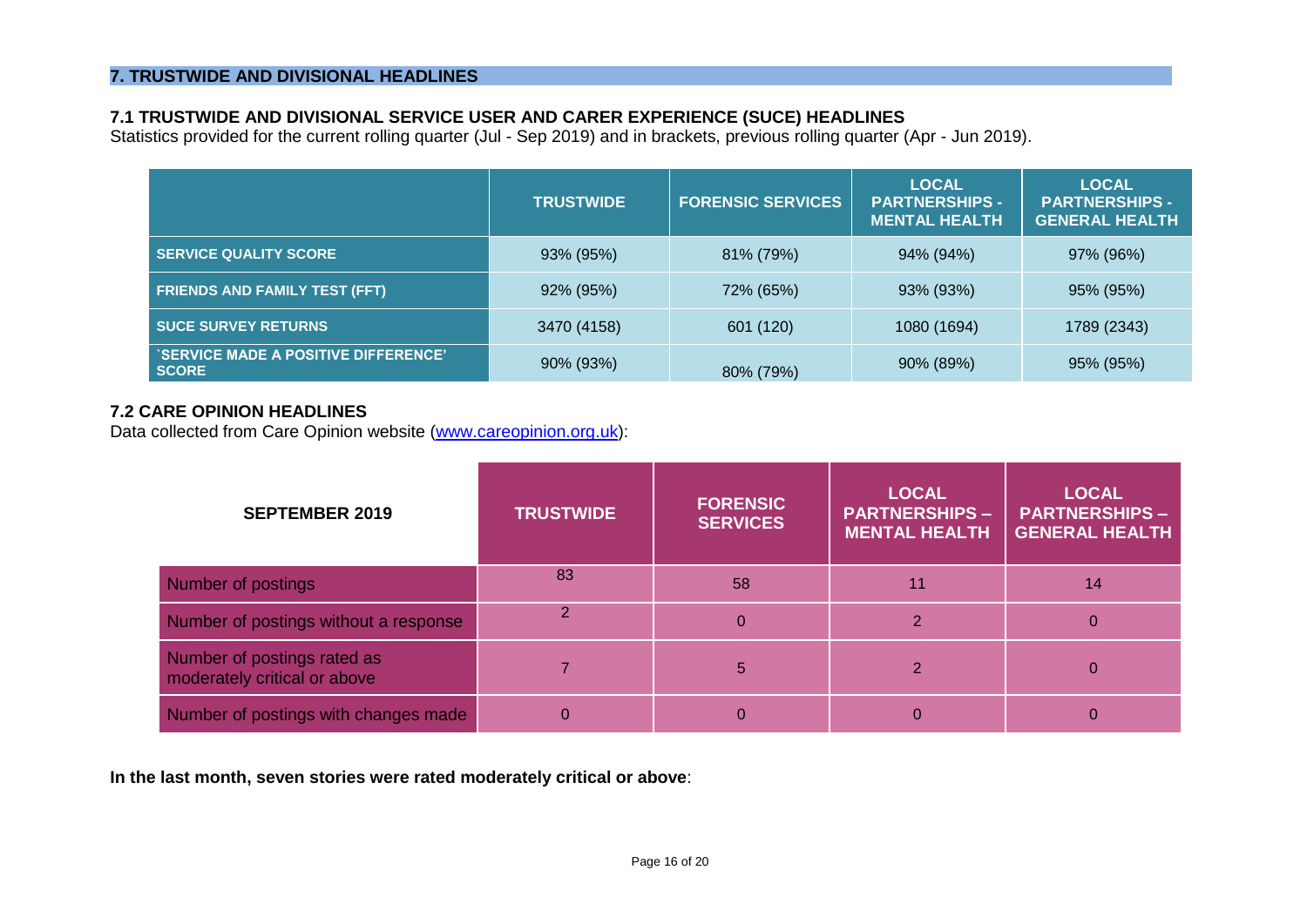• **"CAMHS"** [www.careopinion.org.uk/696679](http://www.careopinion.org.uk/696679) - Child and Adolescent Mental Health Services – Community (City)

Story posted by a parent about a referral which they didn't know about. The parent passed on the message and the son reported he knew nothing about it. The parent assumed it was a fake call and rang the police. The CAMHS staff member called again. The parent passed on the information from the son. The parent said the staff member started swearing at them and put the phone down.

The parent missed a health appointment and the service '*took this as I was going to commit suicide, so I had two police officers knocking on my door for a welfare check'*. I later found out by the police that the call was from a senior member of CAMHS staff.

**Response**: The service lead replied with an apology offering to look into what happened with the referral and to see which staff were involved to investigate their responses. CAMHS explained; '*We would only contact a young person or family if a referral has been received and we do ask for consent from the young person as part of the referral process'*.

• **"Most of the staff were amazing...**" [www.careopinion.org.uk/700005](http://www.careopinion.org.uk/700005) - Ward B2 Bassetlaw Hospital

**'***I can't express how great the staff are that work on B2. The HCA's and nurses are all incredibly compassionate and will go above and beyond to help you when you are struggling. Compared to other wards I have been on, the staff on B2 are truly amazing. My issue however is not with the ward staff at all but with how I was treated by psychiatry.'* The patient felt that they did not feel listened to and did not receive compassion. They felt pushed to go home before they were ready whilst still making plans to end their life. The resentment built up and took away what the patient felt would have been a therapeutic place to recover as they felt staff thought they were wasting a bed space.

**Response: Team** Leader County South responded with a considered and reflective reply about how the service user felt and explained 'The Ideal Ward Round' had been implemented to consider the ward experience and how it can be improved. An offer was made for the service user to contact them to discuss the issues raised and any other concerns.

• Five further moderately critical stories are summarised in the Rampton Hospital Care Opinion stories featured on page six.

In the last month, **0 stories indicated that a change had been made**.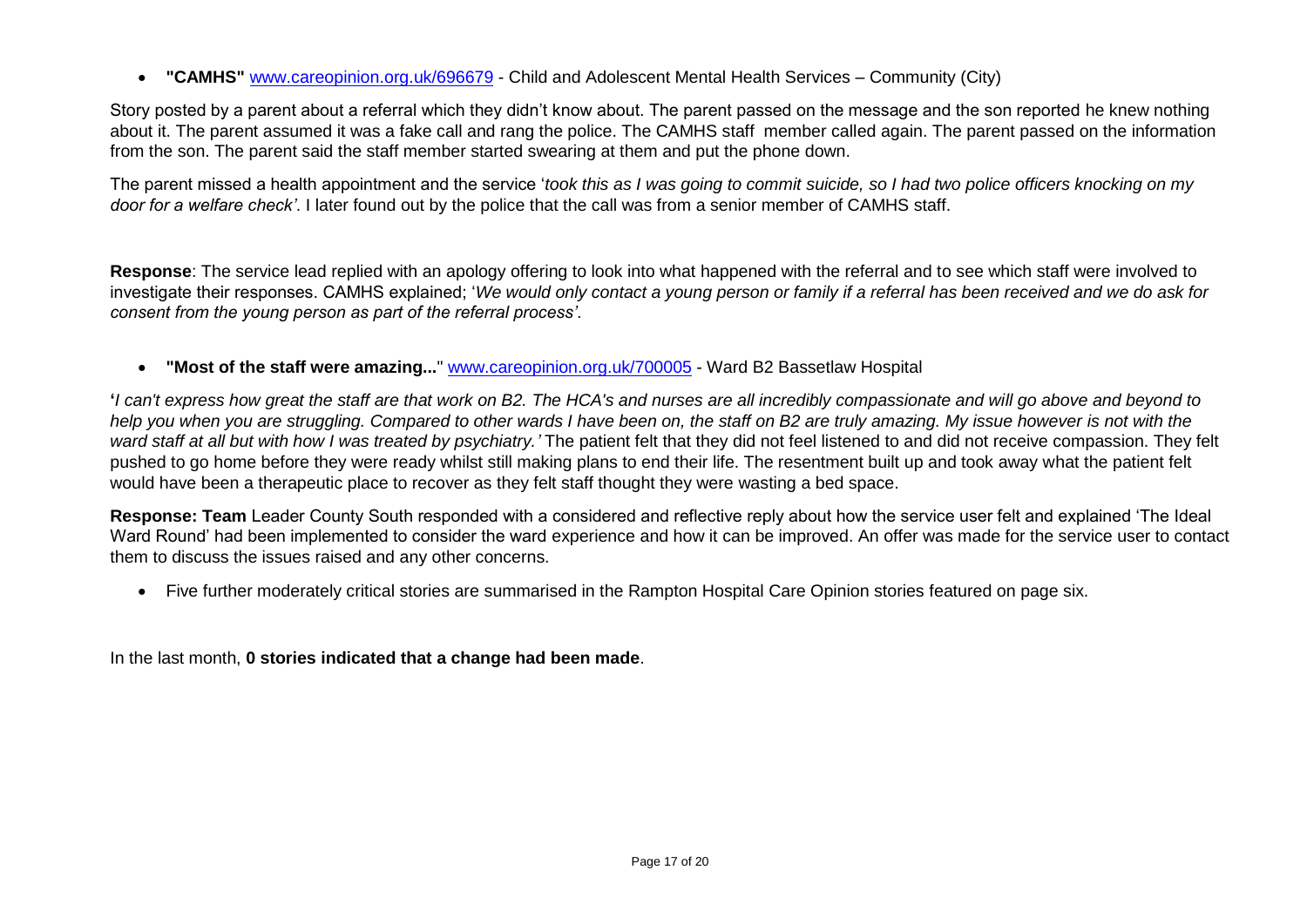# **7.3 TRUSTWIDE AND DIVISIONAL MAIN ISSUES**

Data collected from the Service User and Carer Experience (SUCE) survey:

|                                                                                                                | Current rolling year<br>(Oct 18 - Sep 2019) | Emerging issues for the most recent<br>surveying period<br>(Jul - Sept 2019) |  |
|----------------------------------------------------------------------------------------------------------------|---------------------------------------------|------------------------------------------------------------------------------|--|
| <b>TRUSTWIDE</b> (based on 3551 responses to the 'What could we do better' question)                           |                                             |                                                                              |  |
| Approach to Care (Category: Care/Treatment)                                                                    | 10%                                         |                                                                              |  |
| Waiting time (Category: Access to Services)                                                                    | 9%                                          | No Emerging issues.                                                          |  |
| Availability of services (Category: Access to Services)                                                        | 9%                                          |                                                                              |  |
| <b>FORENSIC SERVICES</b> (based on 689 responses to the 'What could we do better' question)                    |                                             |                                                                              |  |
| Approach to Care (Category: Care/Treatment)                                                                    | 13%                                         |                                                                              |  |
| Staffing levels (Category: Staff/Staff Attitude)                                                               | 11%                                         | No Emerging issues.                                                          |  |
| Waiting time (Category: Access to Services)                                                                    | 11%                                         |                                                                              |  |
| <b>LOCAL PARTNERSHIPS - MENTAL HEALTH</b> (based on 1470 responses to the 'What could we do better' question)  |                                             |                                                                              |  |
| Approach to Care (Category: Care/Treatment)                                                                    | 14%                                         | <b>Availability of Services (Category:</b>                                   |  |
| Waiting time (Category: Access to Services)                                                                    | 10%                                         | Access to Services); 6% in last year,<br>11% in last quarter.                |  |
| General (Category: Access to Services)                                                                         | 8%                                          |                                                                              |  |
| <b>LOCAL PARTNERSHIPS – GENERAL HEALTH</b> (based on 1324 responses to the 'What could we do better' question) |                                             |                                                                              |  |
| Availability of services (Category: Access to Services)                                                        | 24%                                         |                                                                              |  |
| Appointments (Category: Care/Treatment)                                                                        | 8%                                          | Other (Category: Communication); 5%<br>in last year, 9% in last quarter.     |  |
| Waiting time (Category: Access to Services)                                                                    | 6%                                          |                                                                              |  |

## **7.4 TRUSTWIDE AND DIVISIONAL MAIN COMPLIMENTS**

Data collected from the Service User and Carer Experience (SUCE) survey:

|                                                                           | Current rolling year<br>(Oct 18 - Sep 2019) | Emerging issues for the most<br>recent surveying period<br>(Jul - Sept 2019) |
|---------------------------------------------------------------------------|---------------------------------------------|------------------------------------------------------------------------------|
| TRUSTWIDE (based on 4236 responses to the 'What did we do well' question) |                                             |                                                                              |
| Helpful/Caring/Friendly (Category: Staff/Staff Attitude)                  | 18%                                         |                                                                              |
| General (Category: Service Quality/Outcomes)                              | 16%                                         | No Emerging compliments.                                                     |
| Quality of Care/Service (Category: Service Quality/Outcomes)              | 9%                                          |                                                                              |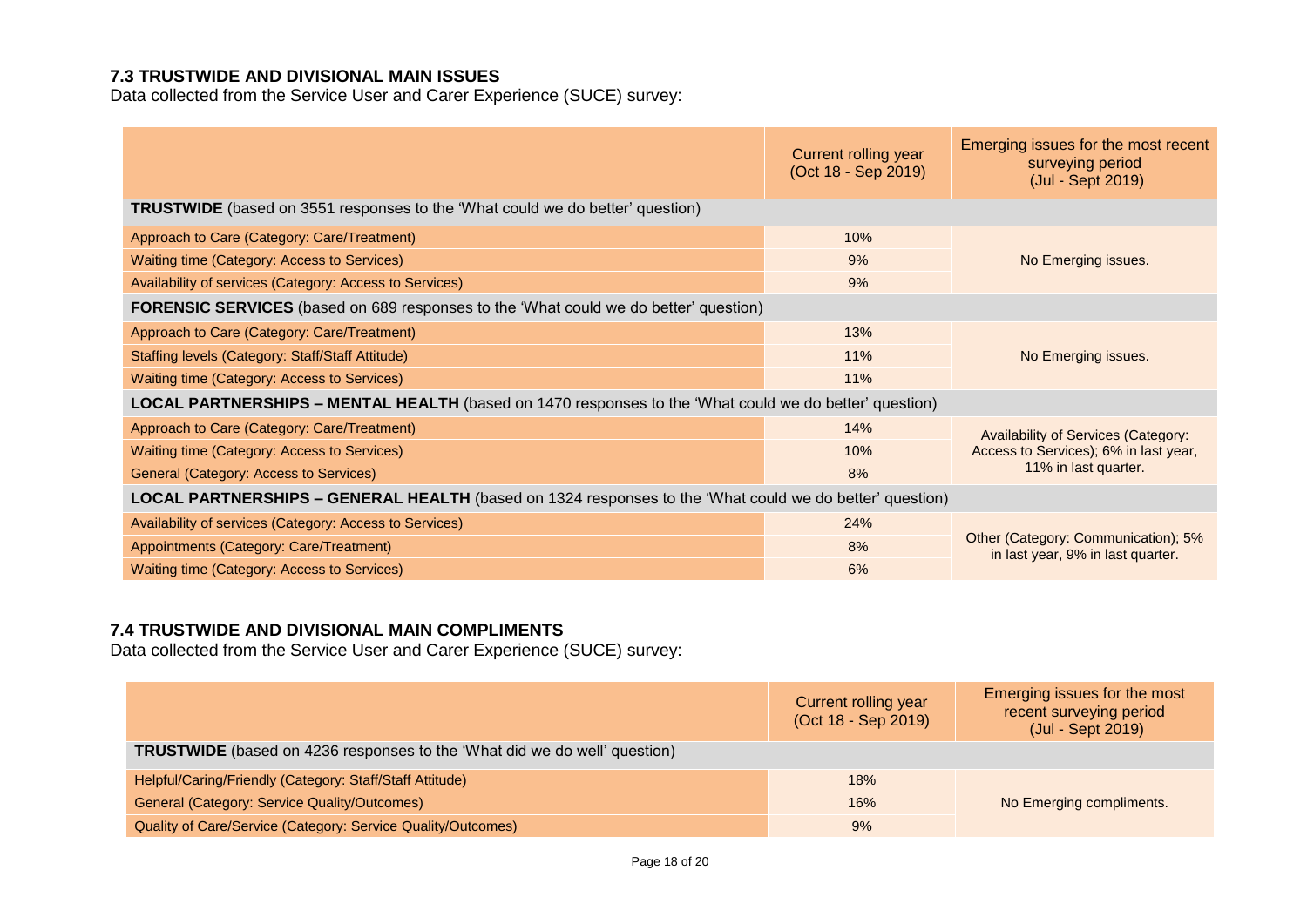| <b>FORENSIC SERVICES</b> (based on 701 responses to the 'What did we do well' question)                    |                                |                                                                          |  |
|------------------------------------------------------------------------------------------------------------|--------------------------------|--------------------------------------------------------------------------|--|
| General (Category: Service Quality/Outcomes)                                                               | 16%                            |                                                                          |  |
| Being listened to (Category: Communication)                                                                | 9%<br>No Emerging compliments. |                                                                          |  |
| Helpful/Caring/Friendly (Category: Staff/Staff Attitude)                                                   | 9%                             |                                                                          |  |
| <b>LOCAL PARTNERSHIPS – MENTAL HEALTH</b> (based on 1522 responses to the 'What did we do well' question)  |                                |                                                                          |  |
| General (Category: Service Quality/Outcomes)                                                               | 18%                            |                                                                          |  |
| Approach to Care (Category: Care/Treatment)                                                                | 13%                            | No Emerging compliments.                                                 |  |
| Helpful/Caring/Friendly (Category: Staff/Staff Attitude)                                                   | 12%                            |                                                                          |  |
| <b>LOCAL PARTNERSHIPS – GENERAL HEALTH</b> (based on 1678 responses to the 'What did we do well' question) |                                |                                                                          |  |
| Helpful/Caring/Friendly (Category: Staff/Staff Attitude)                                                   | 26%                            |                                                                          |  |
| Quality of Care/Service (Category: Service Quality/Outcomes)                                               | 16%                            | Other (Category: Communication); 7%<br>in last year, 13% in last quarter |  |
| General (Category: Service Quality/Outcomes)                                                               | 13%                            |                                                                          |  |